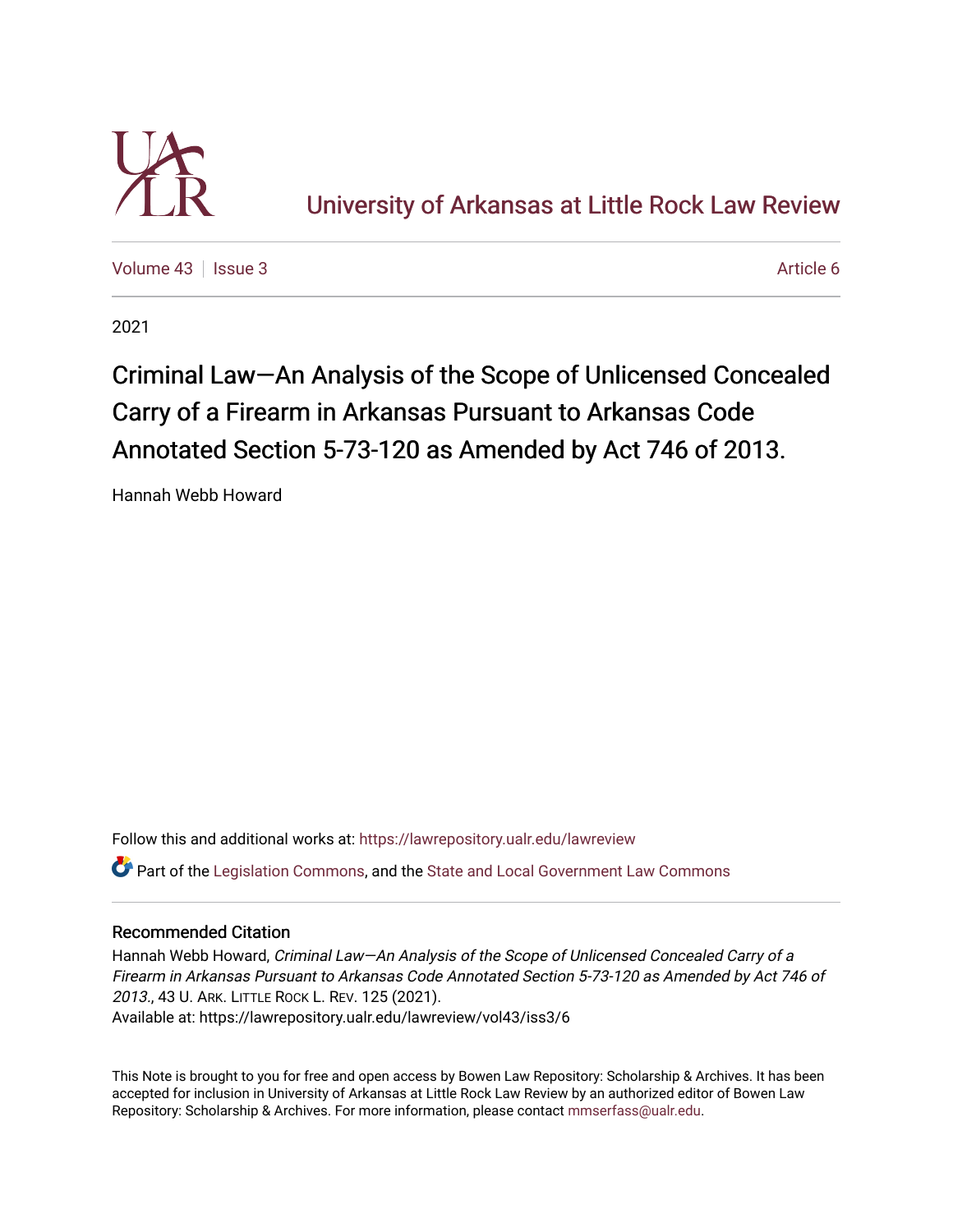## CRIMINAL LAW—AN ANALYSIS OF THE SCOPE OF UNLICENSED CONCEALED CARRY OF A FIREARM IN ARKANSAS PURSUANT TO ARKANSAS CODE ANNOTATED SECTION 5-73-120 AS AMENDED BY ACT 746 OF 2013.

#### I. INTRODUCTION

From the moment Governor Mike Beebe signed Act 746 of 2013 into law, amending Arkansas Code Annotated section 5-73-120 (the offense of carrying a weapon), a political and legal battle has persisted over whether Arkansas now allows for the unlicensed open and concealed carry of a firearm. Immediately upon signing the act, Governor Beebe expressed his regret and ignorance regarding the legislation.<sup>1</sup> Call it an oversight by the governor or call it political craftiness by the legislature, either way, the gun laws in Arkansas changed substantially—yet no one can agree on just how substantial the change was. The debate has shifted over the years. The fight initially centered around whether the amendments to the statute allowed Arkansans to open carry a handgun without a license.<sup>2</sup> Over time, officials have conceded that the legislation allows for unlicensed open carry;<sup>3</sup> however, upon closer examination of the plain language of the statute, the battle began, and

<sup>1</sup>*. See* The City Wire Staff, *New Law Could Allow Open Gun Carry in Arkansas*, ARK. TALK BUS. & POL. (Apr. 24, 2013, 5:29 PM), https://talkbusiness.net/2013/04/new-law-couldallow-open-gun-carry-in-arkansas/; Nic Horton, *Constitutional Carry: Governor's Impression or Legislative Intent?*, ARK. PROJECT (Apr. 25, 2013), https://www.thearkansasproject .com/constitutional-carry-governors-impression-or-legislative-intent/. The bill was titled, Making Technical Corrections Concerning the Possession of a Handgun and Other Weapons in Certain Places, which Governor Beebe's spokesperson claims was deceiving and resulted in the Governor's ignorance. *See Arkansas Legislature: Interpretations of New Handgun Law Vary Widely,* TIMES RECORD (May 8, 2013, 4:24 AM), https://www.swtimes.com /article/20130508/NEWS/305089859.

<sup>2</sup>*. See* Lindsey Bailey, *To Open Carry or Not to Open Carry? That May No Longer Be the Question*, ASS'N OF ARK. COUNTIES, https://www.arcounties.org/media/articles/to-opencarry-or-not-to-open-carry-that-may-no-longer-be-the-question/ (last visited Jan. 16, 2021). Notably, at the time of the amendment's passage, several sources acknowledged that the new amendment could also allow for unlicensed concealed carry but heavily emphasized the possibility of open carry. *See, e.g.*, Charles C. W. Cooke, *AR to Become 'Constitutional Carry' State*, NAT'L REV. (July 2, 2013, 4:19 PM), https://www.nationalreview.com/corner/arbecome-constitutional-carry-state-charles-c-w-cooke/; Jeff Guo, *These States Are Poised to Allow People to Carry Hidden Guns Around Without a Permit*, WASH. POST (Mar. 2, 2015, 3:43 PM), https://www.washingtonpost.com/blogs/govbeat/wp/2015/03/02/these-states-arepoised-to-allow-people-to-carry-hidden-guns-around-without-a-permit/.

<sup>3</sup>*. See* Max Brantley, *Governor Tells State Police 'Open Carry' Is the Law in Arkansas*, ARK. TIMES (Dec. 28, 2017, 10:43 AM), https://arktimes.com/arkansas-blog /2017/12/28/governor-tells-state-police-open-carry-is-the-law-in-arkansas; Ark. Att'y Gen., Opinion No. 2015-064 (Aug. 28, 2015).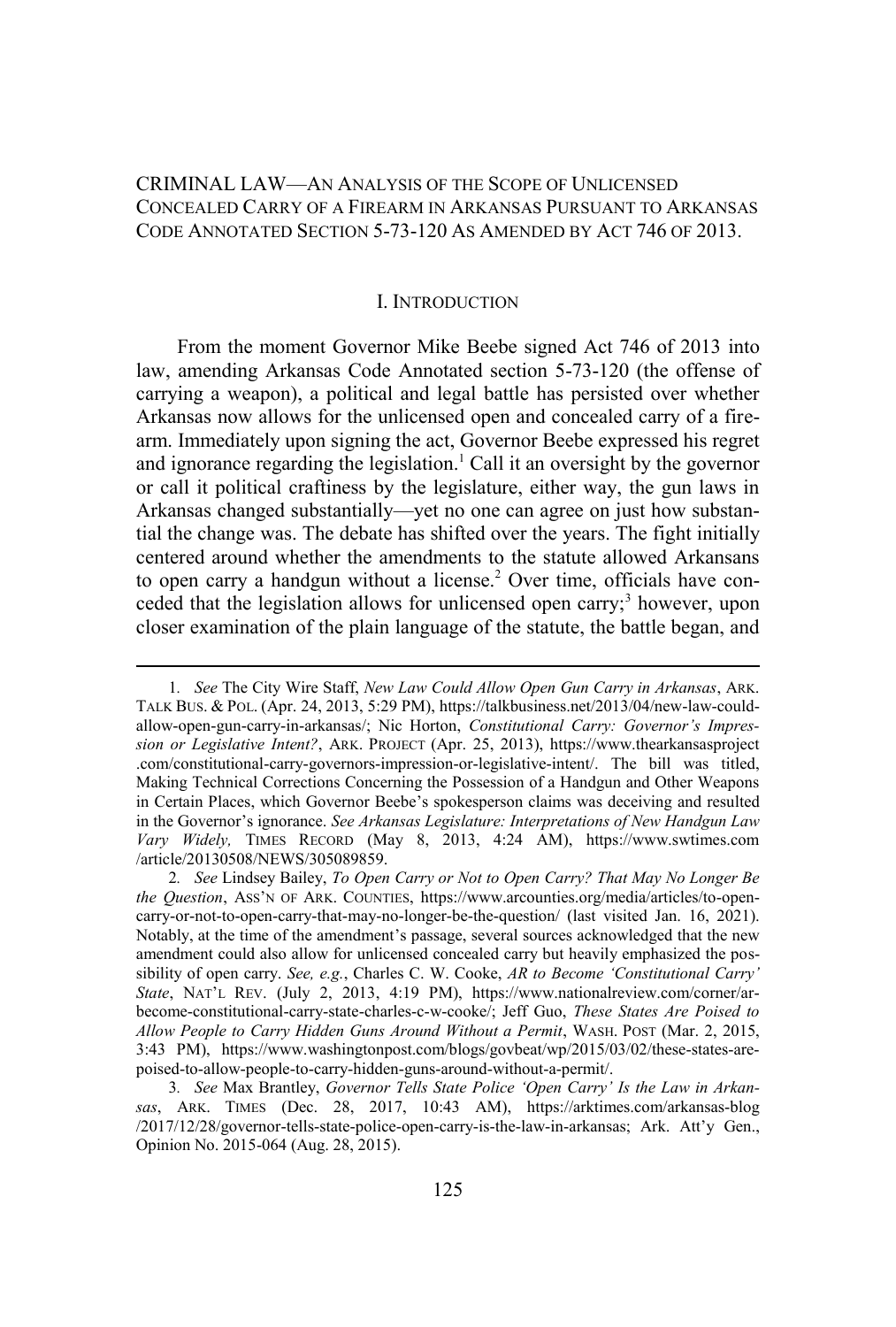continues, over whether the law permits an individual to carry a concealed handgun without a license.<sup>4</sup>

The debate immediately following the passage of Act 746 foreshadowed the coming controversy. The issue of unlicensed concealed carry has taken interesting paths through all three branches of the Arkansas government. The executive branch has offered its fair share of commentary; the statute has warranted three opinions by two different attorneys general, though not once did the then-Attorney General come to a conclusion that accurately reflects the law.<sup>5</sup> The legislature has also become heavily involved, proposing a total of two failed bills and two successful nonbinding resolutions.

The courts have had some say on the issue, albeit not a lot. The issue of unlicensed concealed carry has rarely been before the courts throughout the lifetime of the amended statute. The Supreme Court of Arkansas has considered the matter once, only to remand on a procedural issue. In the interim, as the war over interpretation raged on, there was no binding authority on what the statute meant. Finally, in March 2020, the Court of Appeals addressed the issue, giving the proper interpretation, that Arkansas does in fact allow for unlicensed open and concealed carry, some teeth.<sup>6</sup>

When the Arkansas Court of Appeals finally addressed unlicensed concealed carry, it surprised proponents and opponents alike by holding that a person does not need a license to conceal carry a handgun in the state of Arkansas.<sup>7</sup> While the Court's opinion is the correct analysis of the law, it may have raised more questions than it answered. This note argues that, pursuant to Arkansas Code Annotated section 5-73-120 (hereinafter "section 5-73-120") as amended by Act 746 of 2013, an individual does not need a license to conceal or open carry a handgun. *Pettry v. State* got it right, and the Supreme Court of Arkansas should affirm the conclusion in *Pettry*, should the issue reach the court. In the alternative, if it is in fact the legislature's intent that a person does not need a license to carry a firearm in Arkansas, it had the right idea in 2017, even though its efforts failed. If that is the legislature's intent, the Arkansas General Assembly should resurrect and pass Senate Bill 585 of 2017 or House Bill 1994 of 2017, in order to invali-

<sup>4</sup>*. See* Charles C. W. Cooke, *AR to Become 'Constitutional Carry' State*, NAT'L REVIEW (July 2, 2013, 4:19 PM), https://www.nationalreview.com/corner/ar-becomeconstitutional-carry-state-charles-c-w-cooke/; Laurent Sacharoff, *Open Carry in Arkansas— An Ambiguous Statute*, 2014 ARK. L. NOTES 1548 (2014), http://media.law.uark.edu /arklawnotes/2014/02/13/open-carry-in-arkansas-an-ambiguous-statute/.

<sup>5</sup>*. See* Ark. Att'y Gen., Opinion No. 2018-002 (June 15, 2018); Ark. Att'y Gen., Opinion No. 2015-064 (Aug. 28, 2015); Ark. Att'y Gen., Opinion No. 2013-047 (July 8, 2013).

<sup>6</sup>*. See* Pettry v. State, 2020 Ark. App. 162, at 11–18, 595 S.W.3d 442, at 449–53.

<sup>7</sup>*. Id*.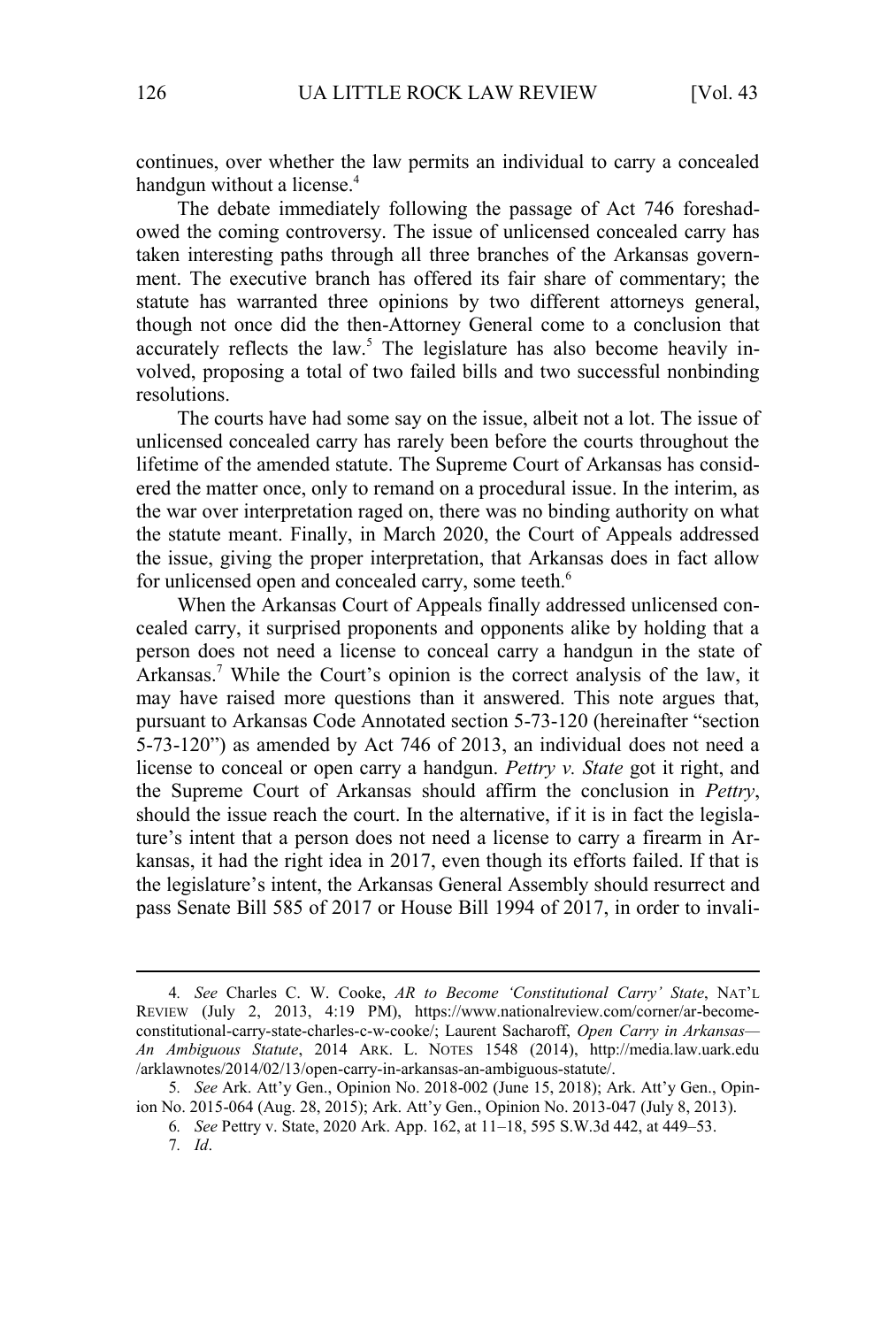date any argument that section 5-73-120, standing alone, does not provide for unlicensed open or concealed carry.<sup>8</sup>

Section II of this note explores the historical context and development of the offense of carrying a weapon by discussing various interpretations of the language of the statute and caselaw that has developed over the years. Section III analyzes the various incorrect Arkansas Attorney General opinions and explains how certain proposed but failed legislation could have cleaned up the mess that the inaccurate opinions made. Section IV maps the path the issue has taken through the Arkansas court system, leading up to *Pettry v. State*. Finally, Section V discusses the impact of *Pettry v. State* and the questions it left unanswered.

## II. HISTORY OF SECTION 5-73-120

While the most heated debate surrounding the offense of carrying a weapon has been in recent history, the offense itself dates back to Arkansas's founding.<sup>9</sup> Despite these historical roots, the language and interpretation of the offense has changed substantially throughout the years. The following survey of the law emphasizes that the concepts of "open carry," "concealed carry," and variations of the two while on a "journey" (a qualification that has historically allowed a person to carry a firearm in an otherwise prohibited fashion), have oscillated throughout Arkansas's history. These concepts and how they have changed over the years have shaped the modern offense. More specifically, the modern gun laws directly attempted to refute some of these historical concepts, and in doing so indirectly altered the same.

## A. Deep Historical Roots

The earliest version of the offense dates back to 1842. It stated, "[E]very person who shall wear any pistol . . . concealed as a weapon, unless upon a journey, shall be adjudged guilty of a misdemeanor."<sup>10</sup> The offense prohibited concealed carry, unless on a journey, but open carry was permissible at all times.<sup>11</sup> Both concepts, open carry at all times and concealed carry on a journey, have come full circle in the modern understanding

<sup>8</sup>*. See infra* Section VI.

<sup>9</sup>*. See* Buzzard v. State, 4 Ark. 18, 18, 4 Pike 18, 18 (1842).

<sup>10</sup>*. Id*., 4 Pike at 18.

<sup>11</sup>*. Id*. at 27, 4 Pike at 27.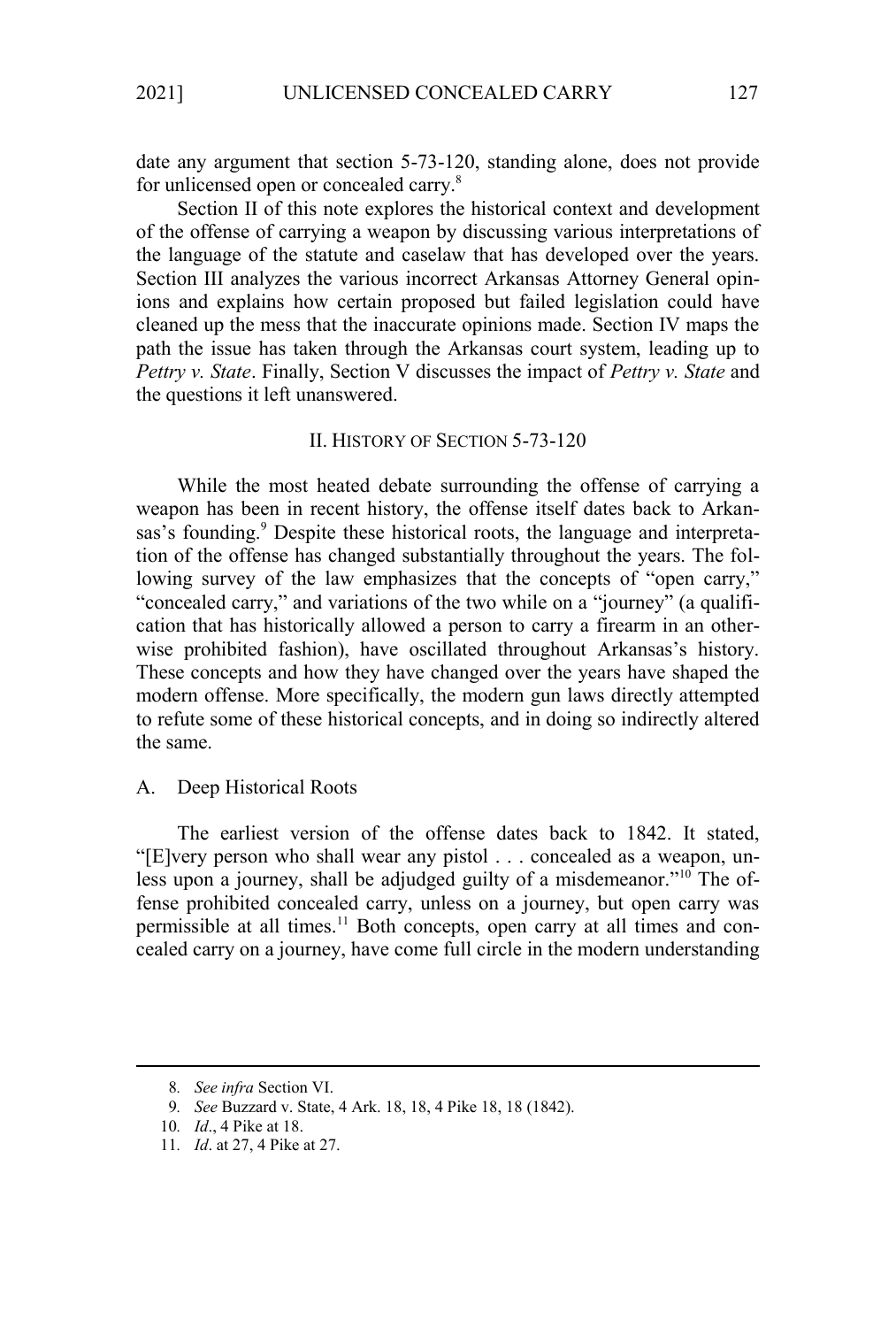of the offense, with the added modern distinction that each is possible without a license.<sup>12</sup>

Following the Reconstruction period, the state adopted a new version of the offense that removed the concealment requirement.<sup>13</sup> The new offense no longer required that a person conceal a weapon to violate the law,  $14$ meaning that the method of carrying the weapon, open or concealed, no longer mattered—both were prohibited. In this regard, the offense was much more sweeping. However, the offense provided explicit exceptions to this blanket prohibition (a form that is more similar to the current statute),<sup>15</sup> and the current version of the offense still accounts for each exception.<sup>16</sup>

The next version of the statute that emerged was the most unconventional version. At that time, the Constitution of the United States prohibited states from regulating weapons of war needed for a militia.<sup>17</sup> This meant that a person could carry "war" weapons in a manner that the offense otherwise prohibited; thus, the statute only prohibited weapons that a person could use in an individual quarrel.  $^{18}$  After all, it was the Wild West.

The offense provided,

Any person who shall wear or carry in any manner whatever, as a weapon, . . . any pistol of any kind whatever, except such pistols as are used in the army or navy of the United States, shall be guilty of a misdemeanor . . . Any person . . . who shall wear or carry any such pistol as is used in the army or navy of the United States, in any manner except uncovered and in his hand, shall be deemed guilty of a misdemeanor.<sup>19</sup>

While the statute could not outright ban "war" weapons, it could regulate *how* a person was allowed to carry such weapons.<sup>20</sup> Thus, the statute literally meant that a person had to carry the "war pistol" in his hand if he wanted to carry one at all.<sup>21</sup>

<sup>12</sup>*. See* ARK. CODE ANN. § 5-73-120 (2020); Ark. Att'y Gen., Opinion No. 2015-064 (Aug. 28, 2015); Brantley, *supra* note 3. The concealed-carry licensing laws were not enacted until 1995. ARK. CODE ANN. §§ 5-73-301 to -327 (2020).

<sup>13</sup>*. See* Fife v. State, 31 Ark. 455, 456–57, 461, 1876 WL 1562, at \*1, \*4 (1876).

<sup>14</sup>*. See id*., 1876 WL 1562, at \*1, \*4.

<sup>15</sup>*. See id.*, 1876 WL 1562, at \*1, \*4; ARK. CODE ANN. § 5-73-120.

<sup>16.</sup> Notably, these exceptions are no longer exceptions in the current offense; they are permissible ways to carry a weapon. ARK. CODE ANN.  $\S$  5-73-120(c). This distinction has proven to be very important in the debate around the interpretation of the current version. *See*  David Ferguson, *AG Opinion Favoring Gun Control Is Flawed,* CONDUIT FOR ACTION (July 11, 2018), https://conduitforaction.org/ag-opinion-favoring-gun-control-is-flawed/.

<sup>17</sup>*. Fife*, 31 Ark. at 460, 1876 WL 1562, at \*8–9.

<sup>18</sup>*. See* Haile v. State, 38 Ark. 564, 566, 1882 WL 1513, at \*1–2 (1882).

<sup>19.</sup> McDonald v. State, 83 Ark. 26, 28, 102 S.W. 703, 703 (1907).

<sup>20</sup>*. Id*., 102 S.W. at 703.

<sup>21</sup>*. See Haile*, 38 Ark. at 566, 1882 WL 1513, at \*2.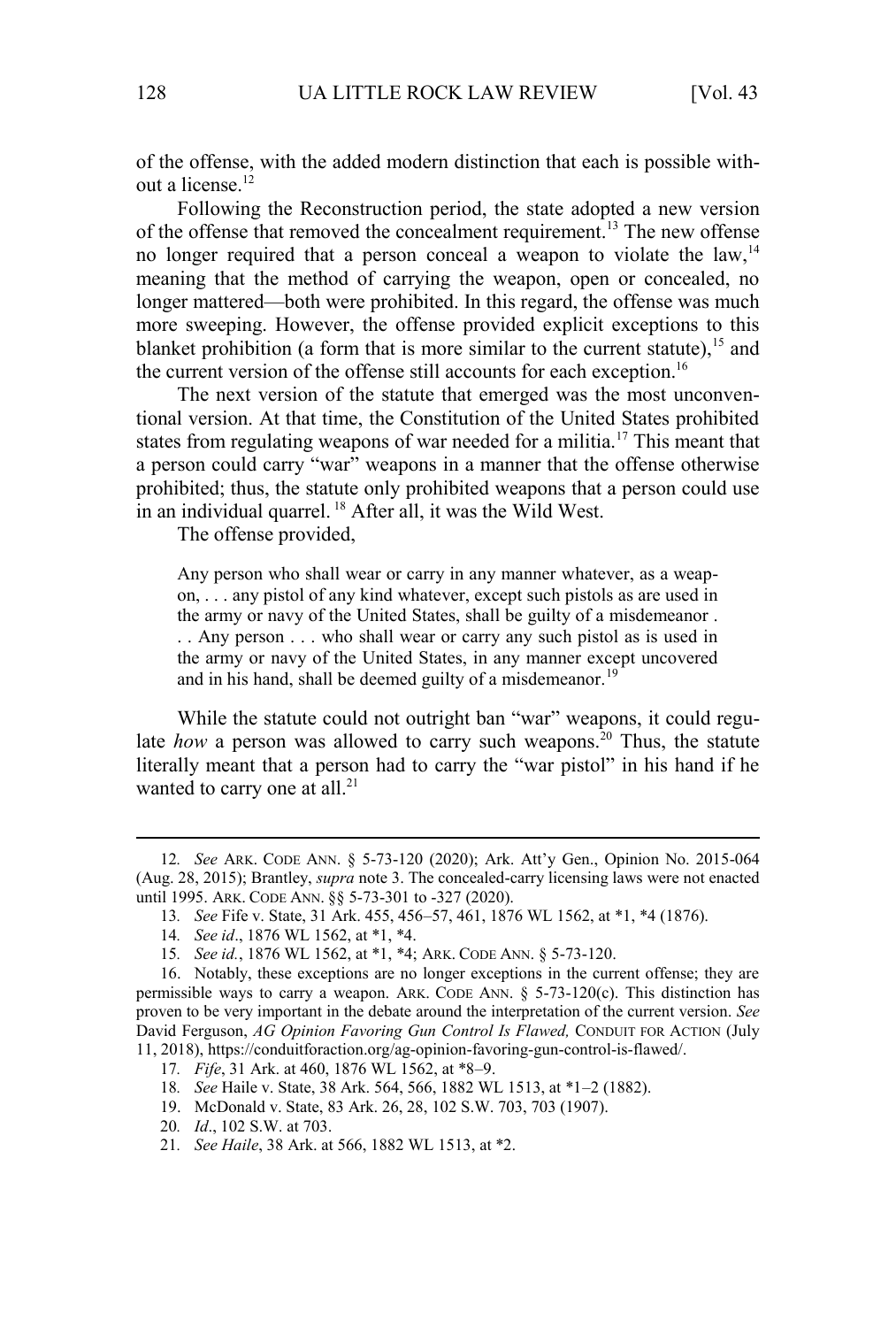The offense of carrying a weapon began to take its modern-day form with Act 696 of 1975, which provided,

A person commits the offense of carrying a weapon if he possesses a handgun, knife, or club on or about his person, in a vehicle occupied by him, or otherwise readily available for use with a purpose to employ it as a weapon against a person. $^{22}$ 

The statute made any form of carrying a handgun, open or concealed, illegal if one was carrying the handgun to use it against another person.<sup>23</sup> Notably, carrying a weapon for the purpose of self-defense was illegal, because in order to self-defend, one must use one's handgun "against another person."<sup>24</sup>

B. The Caselaw Presumption

Across all versions of the of the offense, there remained a caselaw presumption that a person carrying a loaded firearm is carrying the firearm as a weapon (hereinafter "Caselaw Presumption.).<sup>25</sup> This Presumption was rebuttable, but the burden was on the defendant to prove that the firearm was not intended to be used against another person.<sup>26</sup> However, the weapon need not be loaded for a person to violate the law; and conversely, the fact that the weapon was unloaded did not automatically prove that the person was not carrying the firearm as a weapon to use against another person.<sup>27</sup>

The Presumption dates back to *Carr v. State* in 1879.<sup>28</sup> The *Carr* court presumed that if the person carried a concealed firearm, then then the firearm was presumed loaded and thus worn as a weapon.<sup>29</sup> Stated another way, carrying a weapon concealed set a chain reaction of presumptions in motion;

<sup>22.</sup> Act of 1975, No. 696, sec. 1.

<sup>23</sup>*. Id*.

<sup>24.</sup> David Ferguson, *Good Intent but a Bad Gun Bill—Support Act 746 Instead!*, CONDUIT FOR ACTION (Oct. 17, 2017), https://conduitforaction.org/good-intent-but-a-badgun-bill-support-act-746-instead/.

<sup>25</sup>*. See* Stoner v. Watlingten, 735 F.3d 799, 803 (8th Cir. 2013); Duckins v. State, 271 Ark. 658, 659–60, 609 S.W.2d 674, 675 (1980); McGuire v. State, 265 Ark. 621, 625–26, 580 S.W.2d 198, 200 (1957); Hathcock v. State, 99 Ark. 65, 69, 137 S.W. 551, 552 (1911); Carr v. State, 34 Ark. 448, 450, 1879 WL 1325, at \*2 (1879). This presumption became a focal point of Attorney General Leslie Rutledge in two separate opinions that she published in 2015 and 2018; although the 2018 opinion mischaracterized the presumption. *See* Ark. Att'y Gen., Opinion No. 2018-002 (June 15, 2018); Ark. Att'y Gen., Opinion No. 2015-064 (Aug. 28, 2015); *infra* Section III.

<sup>26</sup>*. See Carr*, 34 Ark. at 450, 1879 WL 1325, at \*2; *Hathcock*, 99 Ark. at 68–69, 137 S.W. at 552.

<sup>27</sup>*. Duckins*, 271 Ark. at 659–60, 609 S.W.2d at 675.

<sup>28</sup>*. Carr*, 34 Ark. at 450, 1879 WL 1325, at \*2.

<sup>29</sup>*. Id*.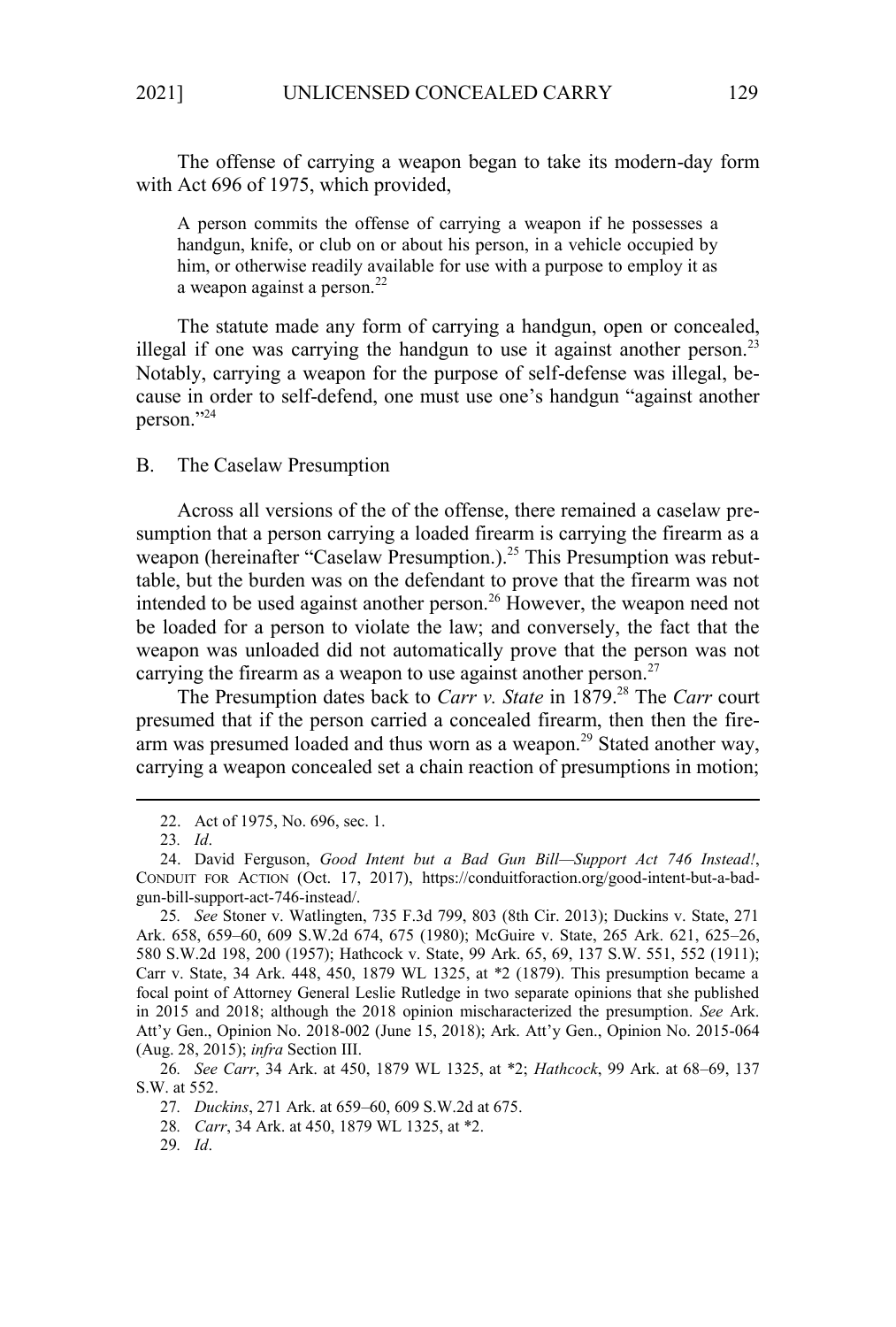and ultimately, a person was presumed to be carrying a weapon to use against another person if the individual concealed the weapon *or* the weapon was loaded.<sup>30</sup> Possession of a concealed weapon or a loaded weapon were two different paths of achieving the same presumption.

*Carr* further provided that an affirmative showing that the firearm was unloaded or not fit for use would rebut the Presumption.<sup>31</sup> Yet the court in *Hathcock v. State* explained that the fact the firearm was unloaded did not rebut the Presumption as a matter of law; rather, whether the person had the purpose to use the firearm against another person was a matter of fact for the jury to decide, given all circumstances of the case.<sup>32</sup> *McGuire v. State* in  $1979$  confirmed this Presumption in the context of vehicles.<sup>33</sup> The court provided "[t]here is a presumption that a loaded pistol is placed in a car as a weapon," meaning that the pistol is placed there with the purpose to employ it against another person in violation of the statute.<sup>34</sup>

C. The Modern Shift

Apart from adding various other defenses to the offense of carrying a weapon, gun laws in Arkansas did not undergo another major statutory change until the enactment of the concealed handgun licensing laws in 1995.<sup>35</sup> Prior to concealed handgun licenses, there was no way for a person to carry a handgun for self-defense apart from the narrow defenses provided for in the offense of carrying a weapon. The licensing statutes provide that a concealed handgun license is for an individual who "[d]esires a legal means to carry a concealed handgun to defend himself or herself," because if not for these provisions, *there was no other legal means for an average citizen to carry a handgun for self-defense during the course of everyday activi-*

<sup>30</sup>*. See generally id*.

<sup>31</sup>*. Id.*

<sup>32.</sup> Hathcock v. State, 99 Ark. 65, 68–69, 137 S.W.2d 551, 552 (1911).

<sup>33.</sup> McGuire v. State, 165 Ark. 621, 626, 580 S.W.2d 198, 200 (1979).

<sup>34</sup>*. Id*. When the court reaffirmed the presumption in *McGuire*, the finding was part of an inquiry into whether the police officer had *probable cause* to believe that the person was carrying the weapon to be used against another person so that an officer can arrest a person for the offense, not whether the presumption amounted to proving for a *conviction* that the person had the purpose to deploy the weapon against another person. *Id.*, 580 S.W.2d at 200– 01. Under the same Fourth Amendment inquiry, the Eighth Circuit, quoting *McGuire*, suggested that an *unloaded* firearm did not amount to probable cause to arrest a person for the offense of carrying a weapon. Stoner v. Watlingten, 753 F.3d 799, 803 (8th Cir. 2013).

<sup>35</sup>*. See* Act of Feb. 23, 1995, No. 411, 1995 Ark. Acts 411, 411 (codified at ARK. CODE ANN. § 5-73-309 (2020)); Acts of Feb. 23, 1995, No. 419, 1995 Ark. Acts 419, 419 (codified at ARK. CODE ANN. § 5-73-309).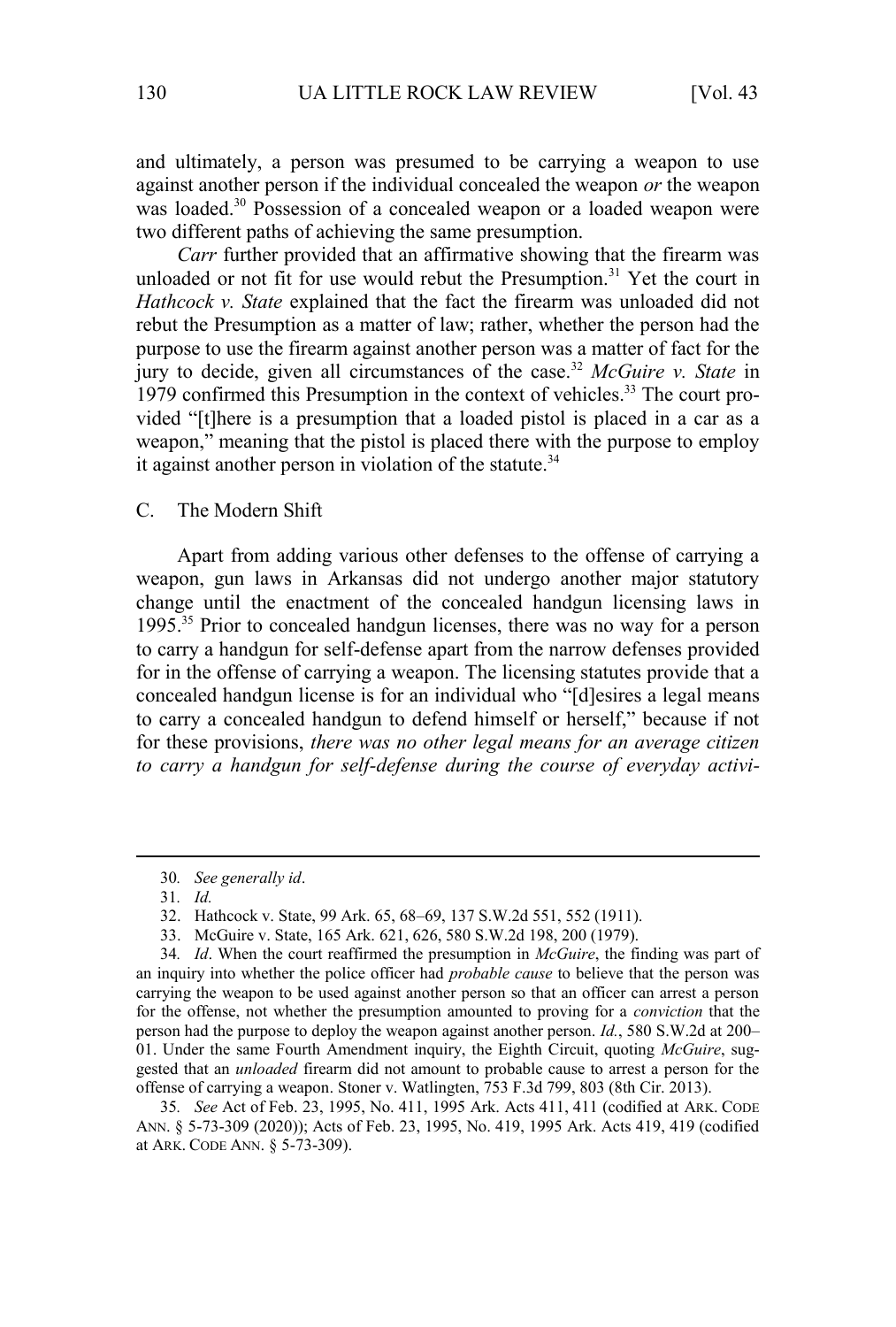*ties.*36 Section 5-73-120 promptly provided carrying a weapon with a concealed handgun license as a defense to the offense of carrying a weapon.<sup>37</sup>

In 2011, Representative Denny Altes proposed House Bill 1051, which would have overhauled section 5-73-120.<sup>38</sup> Altes's stated purpose for the bill was to clarify the law surrounding carrying a weapon.<sup>39</sup> Altes believed that Arkansas had always been an open carry state, but that the "journey" provision needed clarification.<sup>40</sup> The bill passed in the House, but ultimately failed in the Senate.<sup>41</sup> The proposed bill would have amended the statute to say,

(a) A person commits the offense of carrying a weapon if her or she possesses on or about his or her person, in a vehicle occupied by him or her, or otherwise readily available for use with a purpose to employ as a weapon against a person any of the following:

(1) A knife;

(2) A club; or

(3) Unless with a license issued or recognized under § 5-73-

 $301$  et seq., a concealed handgun.<sup>42</sup>

The bill then continued to list *places* that a person could not carry a firearm.43 The bill would have allowed for open carry at any time or concealed carry with a license at any time, except for in the enumerated, prohibited places.<sup>44</sup>

The following legislative session, Altes set out to pass the same bill; yet, quoting Altes, "[the drafters] wound-up with a totally different bill."<sup>45</sup> After collaborating with several law enforcement agencies, Altes suggested changing the framework of the offense so that instead of a crime with sever-

<sup>36.</sup> ARK. CODE ANN. § 5-73-309(9). This oath, that a person desires a legal means to carry a weapon, became a cornerstone of Attorney General Rutledge's opinion that the concealed carry licensing laws preclude a person from carrying a handgun concealed without a license. *See supra* Section III.

<sup>37.</sup> Acts of Mar. 31, 1995, No. 832, sec. 1, 1995 Ark. Acts 832, 832 (codified at ARK. CODE ANN. § 5-73-120(c)(8) (2020)).

<sup>38.</sup> H.B. 1051, 88th Gen. Assemb., Reg. Sess. (Ark. 2011).

<sup>39.</sup> Denny Altes, FACEBOOK (Feb. 23, 2014), https://www.facebook.com/groups /514359201963202 (on file with the Author).

<sup>40</sup>*. Id*.

<sup>41</sup>*. Id*.

<sup>42.</sup> H.B. 1051, 88th Gen. Assemb., Reg. Sess. (Ark. 2011).

<sup>43</sup>*. Id*.

<sup>44</sup>*. See id*.

<sup>45.</sup> Altes, *supra* note 39.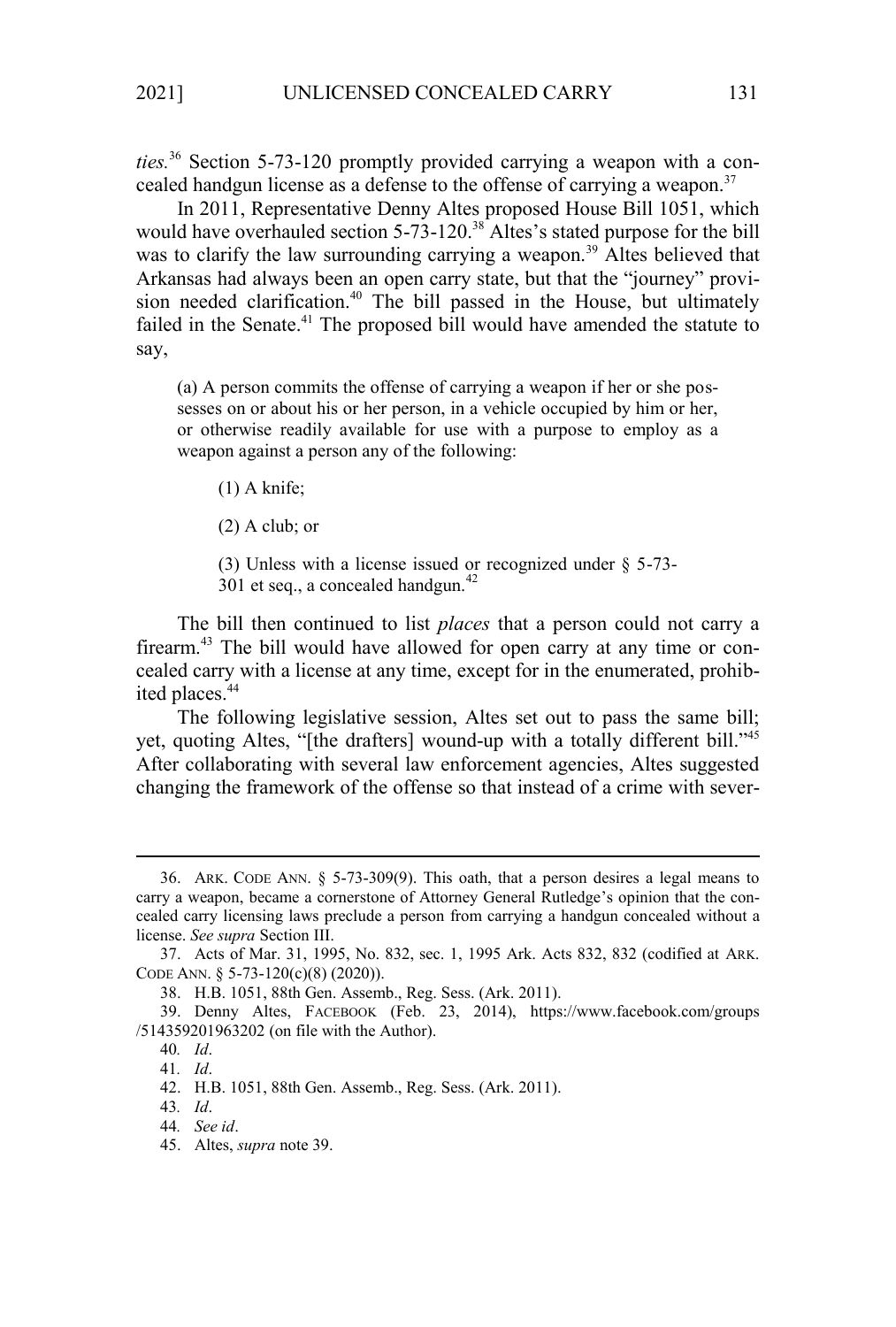al defenses, the bill should be a right with exceptions to that right<sup>46</sup>—and that is exactly what happened. The amended statute provides,

A person commits the offense of carrying a weapon if he or she possesses a handgun, knife, or club on or about his or her person, in a vehicle occupied by him or her, or otherwise readily available for use with a purpose to attempt *to unlawfully employ* the handgun, knife, or club as a weapon against a person.<sup>47</sup>

The statute goes on to provide for *permissible* ways to carry a weapon, rather than defenses to a carrying a weapon—an important distinction.<sup>48</sup>

Among the permissible ways to carry a weapon are in the person's own home; if the person is acting as a law enforcement officer, a correctional officer, or a member of the armed forces during the scope of his or her official duties; if the person is on a journey; if the person is a registered security guard; if the person is hunting game pursuant to the Arkansas State Game and Fish Commission's rules and regulations; if the person is a certified police officer, on or off duty; or if the person is carrying a concealed weapon pursuant to the concealed carry handgun licensing statutes.<sup>49</sup>

Despite only a single nay vote and no contest from the Governor when signing the bill, Act 746, the bill that seemed to sneak through the General Assembly, was soon thrust into the limelight. Immediately upon signing the bill into law, Governor Beebe admitted that he had no idea that the statute could be interpreted to allow for unlicensed *open carry* when he signed it.<sup>50</sup> The governor's spokesperson, Matt DeCample, commented that the Governor signed the bill thinking that only technical corrections had been made, as the title of the bill suggested, and it was for that reason that the governor signed it.<sup>51</sup> DeCample added that the narrative that Arkansas was a "constitutional carry"<sup>52</sup> state was only an interpretation from a biased gun rights

<sup>46</sup>*. Id*. Notably, the "exceptions" are not provided for in section 5-73-120 itself; rather, they are provided for in other statutes, such as the provisions prohibiting any type of carry in certain places. *See, e.g.*, ARK. CODE ANN. § 5-73-122 (2020). Section 5-73-120 in its entirety, including its subparts outlining "permissible" ways to carry a weapon, details the bounds of the general "right" that Altes is referring to. Thus, section 5-73-120 creates the general right, while various other statutes seek to limit the scope of this right.

<sup>47.</sup> ARK. CODE. ANN. § 5-73-120(a) (2020) (emphasis added).

<sup>48</sup>*. Id*.

<sup>49</sup>*. Id*. § 5-73-120(c).

<sup>50.</sup> The City Wire Staff, *supra* note 1. Again, immediately upon enactment, the controversy centered heavily around unlicensed open carry rather than concealed carry. *See supra*  Section I.

<sup>51</sup>*. Arkansas Legislature: Interpretations of New Handgun Law Vary Widely, supra*  note 1.

<sup>52.</sup> Constitutional carry is defined as unrestricted, unlicensed carry, either concealed or open. *Constitutional Carry/Unrestricted/Permitless carry*, USCCA, https://www.usconcealed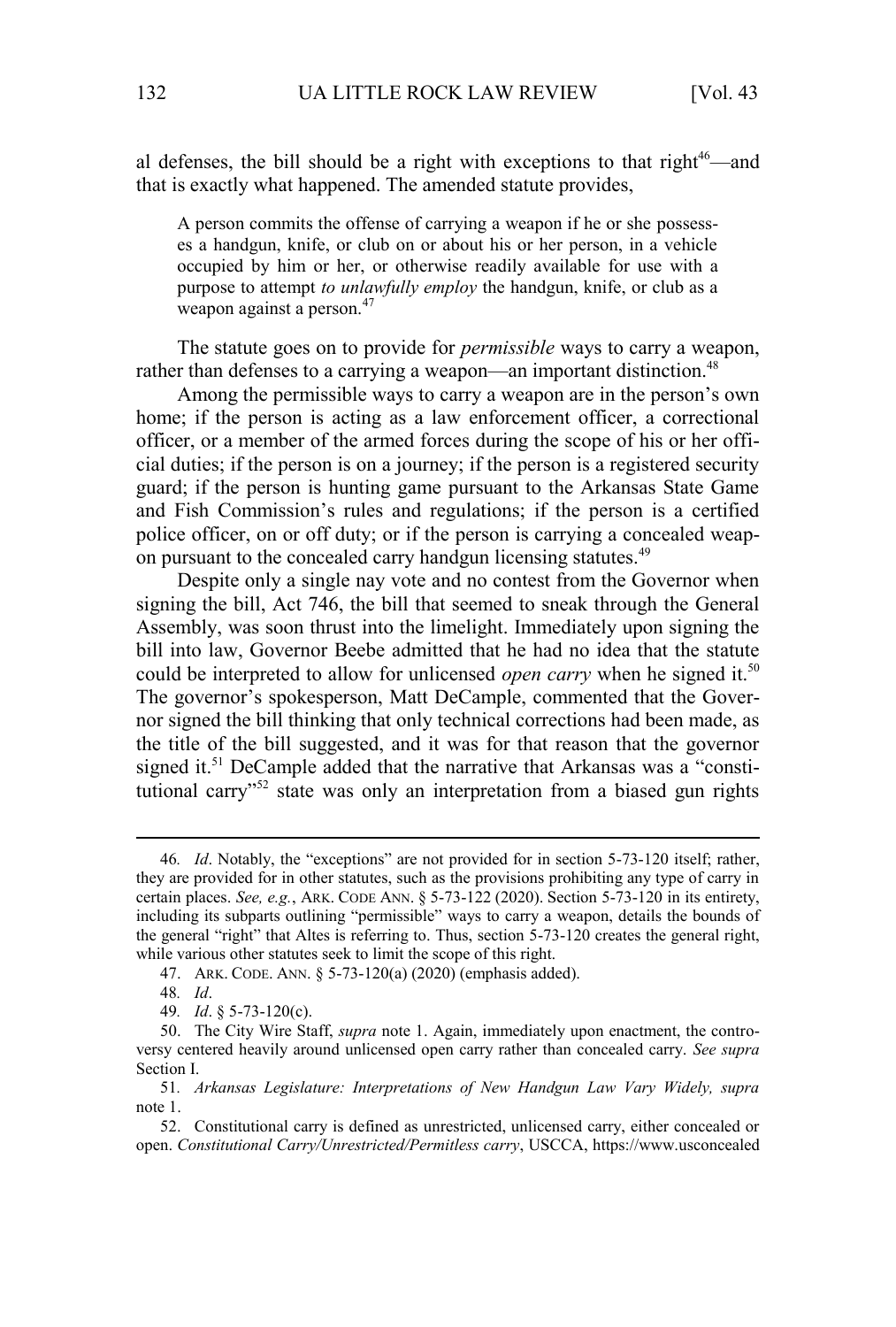advocacy group and should not be considered law.<sup>53</sup> However, taking the same stance as Altes, Representative Bob Ballinger, co-sponsor of the bill, commented that the amendment was meant to decriminalize carrying a weapon, not just make "technical corrections."<sup>54</sup> Thus, the stage for the ensuing battle was set.

#### III. ATTORNEY GENERAL OPINIONS

In Arkansas, Attorney General opinions serve an important role in statutory and constitutional interpretation.<sup>55</sup> Pursuant to Arkansas Code Annotated section 25-16-706, only certain State officials can request an opinion from the Attorney General,<sup>56</sup> and the request must be a legal or constitutional question regarding, *inter alia*, official actions of the requesting official, the administration of criminal laws, or the constitutionality of proposed legislation.<sup>57</sup> Attorney General opinions serve as a foundation to guide official state actions. However, these opinions are just that—opinions. They are not binding interpretations of the law.

A. Attorney General Dustin McDaniel Opinion (2013)

Recall that the unlicensed concealed carry discussion began with the debate over whether one could open-carry a firearm without a license, which then evolved into a conversation about whether a person could conceal carry without a license.<sup>58</sup> In 2013, then-Attorney General Dustin McDaniel<sup>59</sup> issued the first opinion on section 5-73-120 as amended and concluded that unlicensed *open* carry was not allowed pursuant the new language of the statute.<sup>60</sup> Senator Eddie Joe Williams requested the opinion in an attempt to settle the score on the scope of permissible gun possession while a person was on a "journey," a term newly defined by Act 746 as one of the permis-

carry.com/resources/terminology/types-of-concealed-carry-licensurepermittingpolicies/unrestricted/ (last visited Dec. 21, 2019).

<sup>53.</sup> The City Wire Staff, *supra* note 1.

<sup>54</sup>*. Arkansas Legislature: Interpretations of New Handgun Law Vary Widely, supra* note 1.

<sup>55</sup>*. See generally* ARK. CODE ANN. § 25-16-706.

<sup>56.</sup> These officials include the governor, the heads of executive departments, either house of the General Assembly or its members, prosecuting attorneys, and election commissioners. *Id*. Notably, this provision bars private citizens from making a request for an opinion. *See id*.

<sup>57</sup>*. Id*.

<sup>58</sup>*. See* Brantley, *supra* note 3; Ark. Att'y Gen., Opinion No. 2015-064 (Aug. 28, 2015).

<sup>59.</sup> McDaniel served from 2007 to 2015 as the fifty-fifth Arkansas Attorney General. *Dustin McDaniel*, MCDANIEL, WOLFF & BENCA, https://mwbfirm.com/attorney/dustinmcdaniel/ (last visited Nov. 15, 2020).

<sup>60.</sup> Ark. Att'y Gen., Opinion No. 2013-047 (July 8, 2013).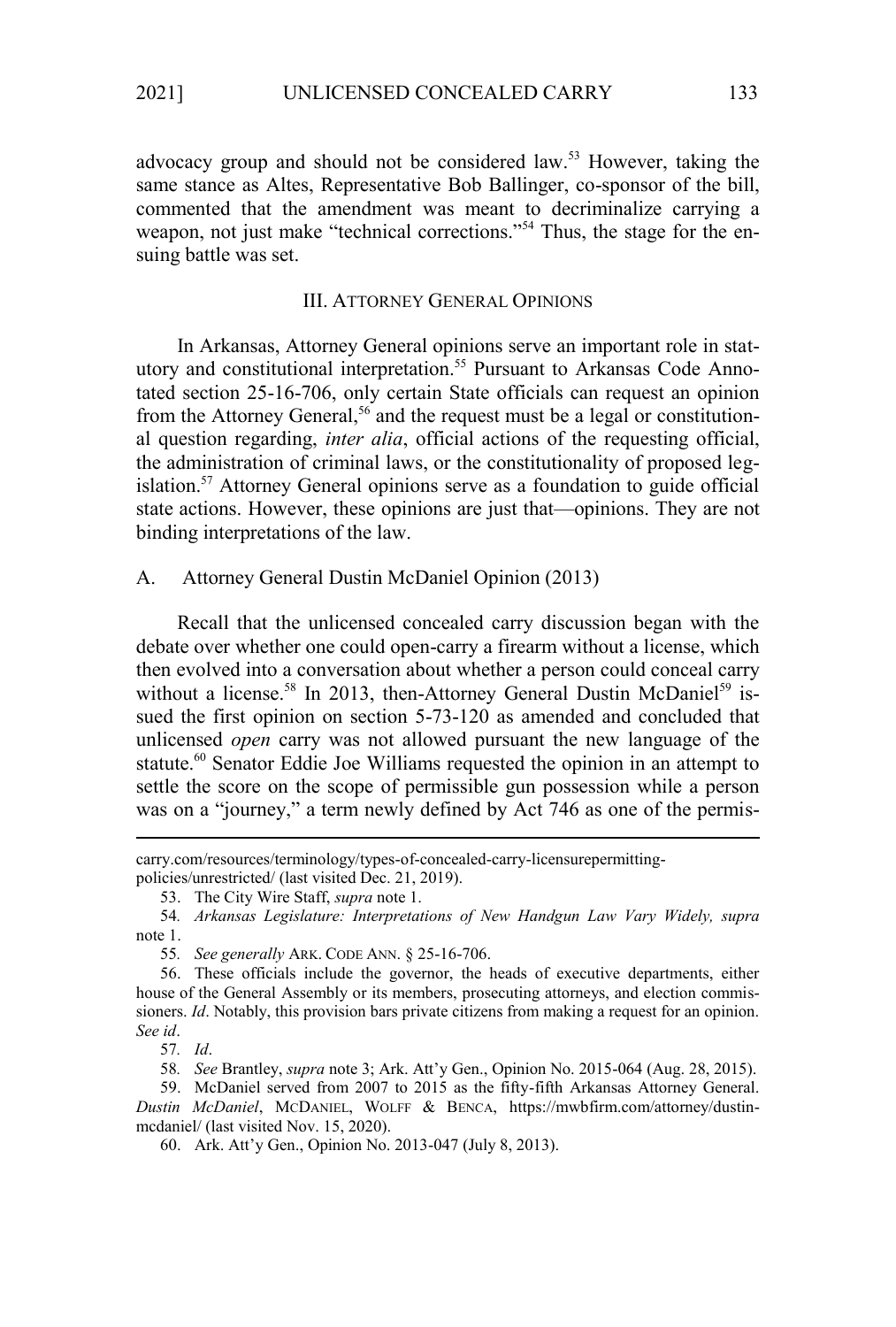sible ways to carry a weapon.<sup>61</sup> Specifically, Senator Williams asked whether the "journey" provision permits a person either to conceal or to open carry a handgun, any time that that person left his or her county,<sup>62</sup> so long as that person is not visiting one of the locations where firearm possession is otherwise prohibited.<sup>63</sup>

The question, or at least the question that the Attorney General answered, was whether Act 746 authorized "open carry" by and through the journey provision.<sup>64</sup> Stated another way, Attorney General McDaniel addressed the question of open carry as if the journey provision were the sole avenue for achieving unlicensed unconcealed carry.<sup>65</sup> McDaniel's opinion at best avoided and at worst ignored the possibility that the plain language of the general provision, section 5-73-120(a), authorized open carry, without even reaching the enumerated list of permissible ways to carry a weapon.<sup>66</sup>

McDaniel began the opinion by recognizing two fundamental aspects of the statute that Act 746 overhauled: the requisite mens rea and the burden of proof.<sup>67</sup> McDaniel noted that the mental state needed to support a conviction under  $\S$  5-73-120 had arguably changed,<sup>68</sup> and that the burden of proving whether a person is permissibly carrying a weapon had shifted from the defendant to the state.<sup>69</sup> To support his conclusion that the "journey" provision did not authorize open carry, McDaniel opined that Act 746 narrowed the definition of journey in light of the language of the definition itself, the legislative history, and the legislative intent.<sup>70</sup>

64*. See id*.

65*. See id*.

68*. Id.* The Attorney General only went so far as to call the mental state "redefined," while entertaining the possibility that the mental state had changed. *Id.*

69*. Id.* The Attorney General also noted that Act 746 had not altered in any way the rights of concealed carry license holders. *Id*.

70*. Id*. The act defined journey as "travel beyond the county in which a person lives." ARK. CODE ANN. § 5-73-120(b)(3).

<sup>61.</sup> Act 746 amended section 5-73-120(a), the provision that defines what the offense of carrying a weapon is generally, and the act added section  $5-73-120(b)(3)$ , which defined "journey." Act of Apr. 4, 2013, No. 746, sec. 2, 2013 Ark. Acts 746, 746 (codified at ARK. CODE ANN.  $\S$  5-73-120(b)(3) (2020)). Prior to Act 746, being on a "journey" was an exception to the offense of carrying a weapon; however, what exactly "journey" meant had never been statutorily defined, and accordingly, had been hotly contested. *See generally id.* (adding definition).

<sup>62.</sup> ARK. CODE ANN.  $\S$  5-73-120(b)(3) now defines a "journey" as "travel beyond the county in which a person lives."

<sup>63.</sup> Ark. Att'y Gen., Opinion No. 2013-047 (July 8, 2013).

<sup>66</sup>*. See id*.; ARK. CODE ANN. § 5-73-120(a). It was this general provision that Leslie Rutledge found to authorize open carry, as opposed to one of the enumerated permissible ways to carry a weapon. Ark. Att'y Gen., Opinion No. 2015-064 (Aug. 28, 2015). Further, McDaniel did not address the possibility of unlicensed concealed carry. *See* Ark. Att'y Gen., Opinion No. 2013-047 (July 8, 2013).

<sup>67.</sup> Ark. Att'y Gen., Opinion No. 2013-047 (July 8, 2013).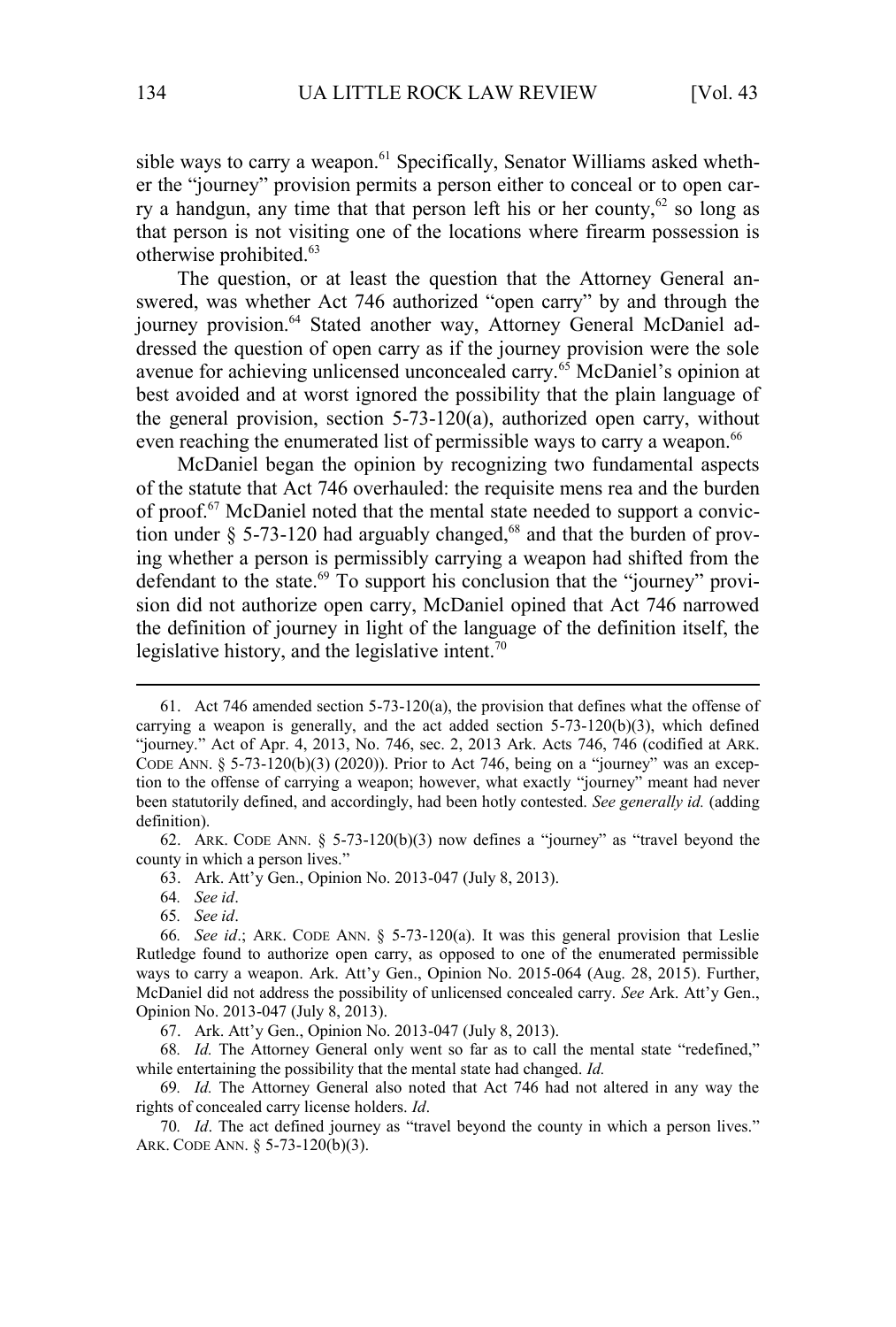McDaniel defined journey as the actual act of transporting "via some mode of transportation . . . from one place to another."<sup>71</sup> Assuming the mode of transportation is a vehicle, the journey begins when the person gets in the car, continues while that person travels from one county to another, and ends when the person exits his or her car.<sup>72</sup> Any activity that is only incidental to the act of driving, for example stopping to go inside a gas station, was not covered.<sup>73</sup> In sum, McDaniel believed the statute only authorized carrying a handgun without a license during the small window of time that the person is actually in the vehicle, and if at any point during this "journey" the person exits the vehicle, that person cannot continue his possession of the firearm.<sup>74</sup> Thus, section 5-73-120 did not provide for any open carry.

It is noteworthy that it was only in this limited scenario that McDaniel entertained the possibility that the statute authorized unlicensed carry,<sup>75</sup> a stark contrast to the reasoning currently understood to authorize unlicensed open carry.76 The Attorney General made clear that in his opinion, the journey exception does not provide a blanket open carry authorization. Clarifying his conclusion, the Attorney General added, "[Section 5-73-120 does not] permit a person to possess a handgun outside of their [sic] vehicle or other mode of transportation while on a journey outside their [sic] county of residence."<sup>77</sup>

## B. Attorney General Leslie Rutledge Opinion (2015)

In 2015, Leslie Rutledge replaced Dustin McDaniel as Arkansas's Attorney General;<sup>78</sup> promptly, Senator Jon Woods, Representative Nate Bell, and Representative Tim Lemons requested a second opinion on section 5- 73-120. The legislators asked three questions: (1) whether a person can legally conceal or open carry a weapon when that person is *not* on a journey, so long as he or she does not have the intent to employ the weapon unlawfully against another person, (2) whether a person who carries a handgun,

77. Ark. Att'y. Gen., Opinion No. 2013-047 (July 8, 2013).

<sup>71.</sup> Ark. Att'y. Gen., Opinion No. 2013-047 (July 8, 2013).

<sup>72</sup>*. See id.* 

<sup>73</sup>*. See id*.

<sup>74</sup>*. See id*.

<sup>75.</sup> While the question presented by Senator Williams inquired into unlicensed open and concealed carry, the Attorney General only specifically referenced open carry in the opinion. *See id*.

<sup>76.</sup> ARK. CODE ANN. § 5-73-120(a) is currently understood to authorize unlicensed open carry. *See infra* notes 83–97 and accompanying text.

<sup>78.</sup> Leslie Rutledge is the fifty-sixth Attorney General of Arkansas. *Meet Leslie*, ARKANSAS ATT'Y GEN. LESLIE RUTLEDGE, https://arkansasag.gov/meet-leslie/ (last visited Dec. 21, 2019). She was sworn into office in 2015, and she is the first woman Attorney General in Arkansas. *Id*.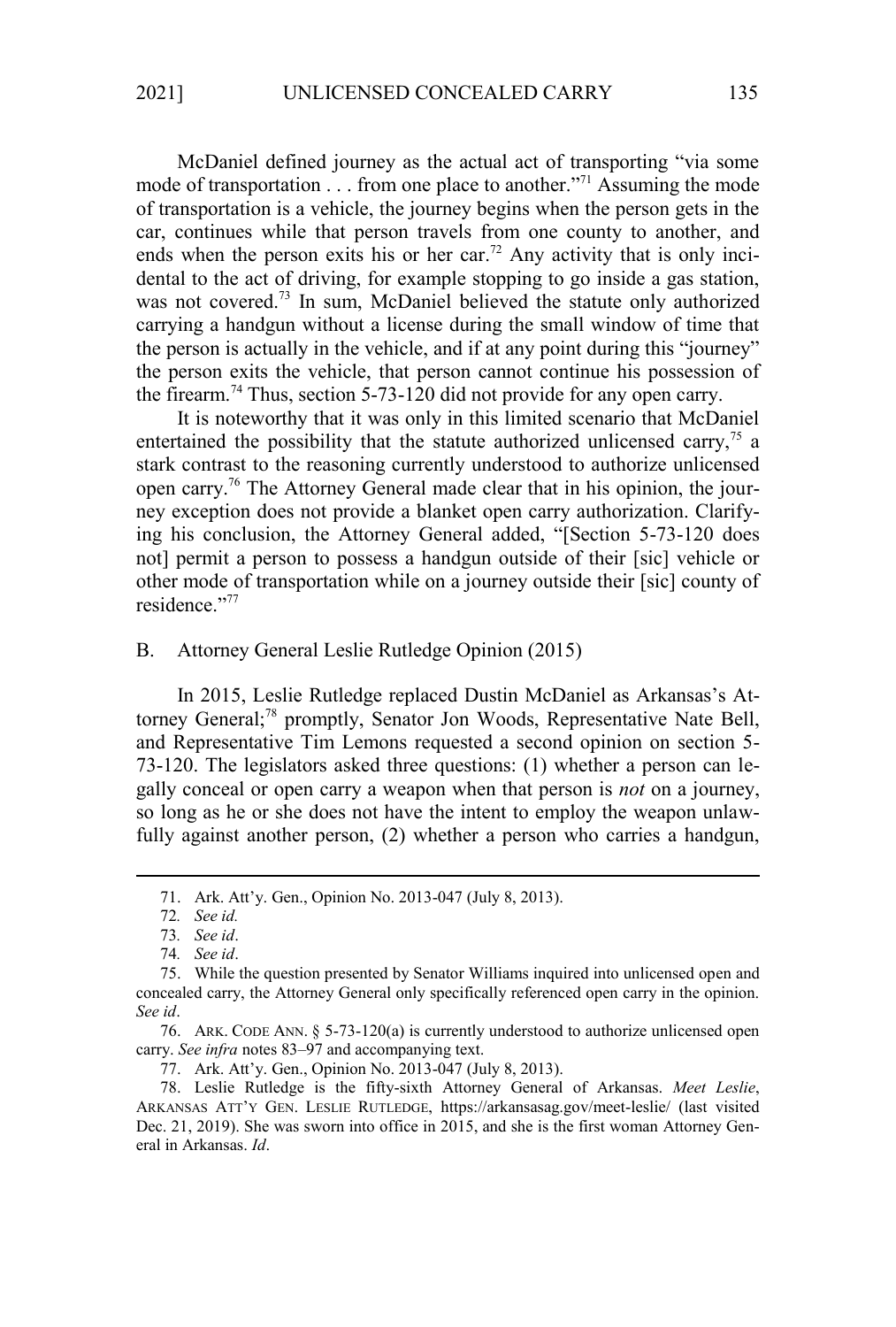open or concealed, during everyday activities without the intent to employ the weapon unlawfully against another person is in violation of the law, and (3) whether the law allows a person to conceal or open carry a weapon when he or she leaves his or her own county.<sup>79</sup>

These questions appear to be in direct response to Attorney General McDaniel's opinion and an attempt to broaden the scope of the question answered by the previous Attorney General.<sup>80</sup> Importantly, these legislators inquired about handgun possession given the general offense of carrying a weapon, section 5-73-120(a), rather than solely through the journey provision, section  $5-73-120(c)(4)$ . This meant that an affirmative answer to the questions would allow a person to carry a weapon, open or concealed, at all times, $81$  not just during the course of events tied to a journey. $82$ 

## *1. The Opinion*

At the outset of the opinion, Rutledge encouraged the legislature to clarify Act 746's intent.<sup>83</sup> Absent such clarification, Rutledge concluded that an individual may open carry without a license when that individual is on a journey, not on a journey, and during the course of everyday activities—a blanket open carry; however, unlicensed *concealed* carry is only allowed on a journey.<sup>84</sup>

Explaining the scope of unlicensed carry on a journey, Rutledge concluded that when a person is on a journey, that person can open or conceal carry a weapon without a license during the course of that person's travel. However, when that person exits his mode of transportation, he has effectively ended his journey and therefore his right to carry the firearm *concealed* without a license.<sup>85</sup> Once the scope of the journey provision has ended, the person may only open carry the firearm without a license because that is precisely what is otherwise permissible pursuant to the general provi-

83. The AG has consistently advocated for clarification on what the language of the new law is intended to mean. *See* Ark. Att'y Gen., Opinion No. 2018-002 (June 15, 2018); Ark. Att'y Gen., Opinion No. 2015-064 (Aug. 28, 2015).

84. Ark. Att'y Gen., Opinion No. 2015-064 (Aug. 28, 2015).

<sup>79.</sup> Ark. Att'y Gen., Opinion No. 2015-064 (Aug. 28, 2015).

<sup>80</sup>*. See supra* notes 58–87 and accompanying text.

<sup>81.</sup> "At all times" is obviously limited if the possession of a handgun violates some other statute, such as laws against possessing a handgun at an airport or elsewhere. *See, e.g.*, ARK. CODE ANN. § 5-73-127.

<sup>82.</sup> Attorney General McDaniel's opinion left open the first two questions asked by the legislators. *See supra* notes 58–87 and accompanying text. The third question presented by the legislators is on point with the question answered by Attorney General McDaniel, and on this point, Attorney General Rutledge provides her interpretation of the "journey" provision and its scope. *See* Ark. Att'y Gen., Opinion No. 2015-064 (Aug. 28, 2015); Ark. Att'y. Gen., Opinion No. 2013-047 (July 8, 2013).

<sup>85</sup>*. Id*.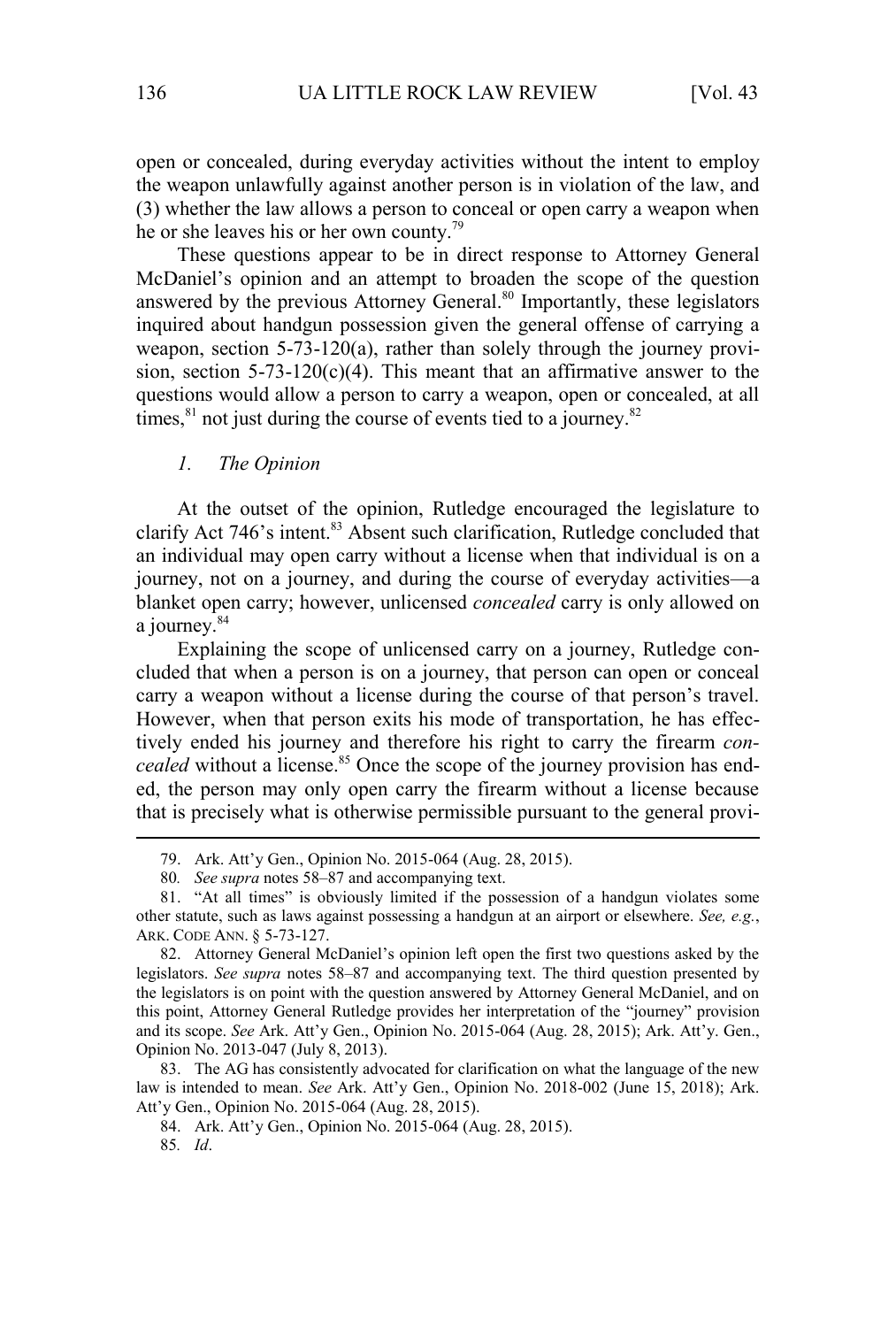sion of the statute, $86$  or at least pursuant to Rutledge's interpretation of the general provision.<sup>87</sup> In practical effect, this means a person could conceal carry his or her handgun while traveling from one county to another while the person is in his or her vehicle. However, if during that journey the person stops at gas station to use the restroom, that person must remove the handgun from concealment and wear the gun open on his or her hip for the duration of the time spent outside the vehicle.<sup>88</sup>

Rutledge structured her opinion by first explaining the major changes in the statute that led her to conclude generally that a person can open carry without a license at all times. Rutledge then explained four important caveats that she believed both served as limits to this general right to open carry without a license and explained why the same treatment could not be extended to concealed carry.

Explaining her general conclusion that a person could open carry at all times without a license, Rutledge reasoned that Act 746's amendments only criminalized gun possession when a person possesses the weapon with the simultaneous intention to use the weapon unlawfully and against another person*.* <sup>89</sup> Rutledge believed the Caselaw Presumption, which developed under previous versions of section  $5-73-120$ ,<sup>90</sup> was no longer compatible with its new language, and that the courts would not apply the Caselaw Pre-

90. This is the same Presumption discussed in Section II of this note. It is important to note that in this opinion, Rutledge discusses two independent and separate presumptions. Ark. Att'y Gen., Opinion No. 2015-064 (Aug. 28, 2015). First, the Attorney General addresses the Caselaw Presumption, as discussed in the proceeding section of this note. *Id.*; *see supra* Section II. The Caselaw Presumption presumes that a person is carrying a weapon within the meaning of the offense when that person was either carrying a concealed weapon or carrying a loaded weapon. Ark. Att'y Gen., Opinion No. 2015-064 (Aug. 28, 2015). The second presumption Rutledge references is one that she concluded of her own reasoning rather than based on any type of precedent. This distinction between the two presumptions becomes important because, while the Attorney General kept them separate and clear in this opinion, she failed to do so in her second opinion regarding Act 746. Ark. Att'y Gen., Opinion No. 2018-002 (June 15, 2018); Ark. Att'y Gen., Opinion No. 2015-064 (Aug. 28, 2015). In her second opinion, Rutledge discusses both presumptions as if they were one and in a manner that not only contradicts her findings in this opinion, but also mischaracterizes the presumptions all together. Ark. Att'y Gen., Opinion No. 2018-002 (June 15, 2018).

<sup>86</sup>*. Id*.

<sup>87</sup>*. Id.* 

<sup>88</sup>*. See id*. To keep score, a person can "open carry" a weapon without a license at all times; however, a person can conceal carry a weapon without a license only when that person is in his or her vehicle *and* that person is on a journey within the meaning of section 5-73- 120. *See generally id*.

<sup>89.</sup> Ark. Att'y Gen., Opinion No. 2015-064 (Aug. 28, 2015). This provision is in contrast to the previous version that outlawed the intention simply to use the weapon against another person. ARK. CODE ANN.  $\S$  5-73-120(a) (2012). Adding "unlawfully" narrows the punishable mental state.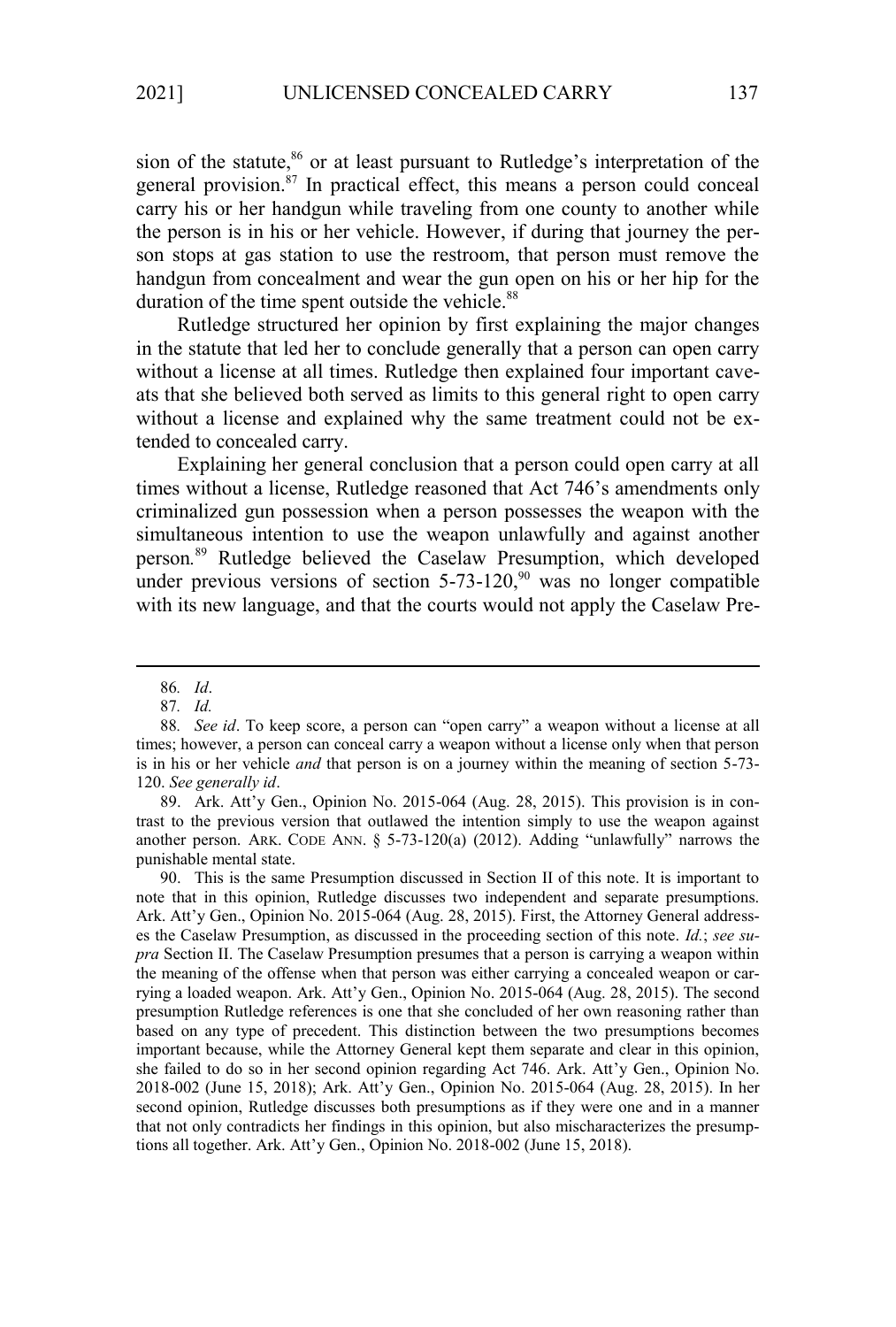sumption to cases decided after Act  $746.91$  The "leap" from merely possessing a loaded firearm to the intention to use that weapon *unlawfully* against another person was too far of a stretch, as opposed to the "leap" required to go from mere possession of a firearm to the broader intent to use the firearm against another person.<sup>92</sup> Moreover, Rutledge pointed to the reclassification from affirmative defenses to permissible ways to carry a weapon as an explanation of why the Caselaw Presumption was no longer applicable. The reclassification keeps the burden of proof with the State at all times, rather than shifting the burden to the defendant to prove that the defendant fell within the scope of one of the enumerated defenses.<sup>93</sup> Rutledge therefore reasoned that a presumption that shifts the burden of proof to the defendant, does not keep within the spirit of the intention of the legislature.<sup>94</sup> This meant that the Caselaw Presumption was no longer plausible.<sup>95</sup> To summarize, Rutledge stated, "While  $\overline{I}$  do not encourage open carry, so long as a person has no intent 'to attempt to unlawfully employ the handgun, knife, or club as a weapon against a person,' he or she may possess a handgun without violating  $\S$  5-73-120(a).<sup>796</sup> Rutledge limited this conclusion by noting four important "caveats."<sup>97</sup>

First, if a person is carrying a handgun, that person should be aware that the circumstances surrounding his or her firearm possession might warrant a stop from police if the officer has the requisite suspicion that the individual is violating section  $5-73-120$ .<sup>98</sup> To this point, Rutledge believed that merely possessing a loaded firearm, without more, doesn't rise to the requisite level of reasonable suspicion needed to warrant a stop.<sup>99</sup> Yet Rutledge believed this was true only when a person was open carrying the firearm.<sup>100</sup> It was Rutledge's final caveat, discussed below, that explained why she believed a person with a concealed weapon would be treated differently.<sup>101</sup> The

97*. Id.*

100*. Id.*

101*. Id.*

<sup>91.</sup> Ark. Att'y Gen., Opinion No. 2015-064 (Aug. 28, 2015).

<sup>92</sup>*. Id.* Rutledge believed this second leap was too "strained." *Id*.

<sup>93</sup>*. Id.*; *see also* ARK. CODE ANN. § 5-73-120(c) (2020).

<sup>94.</sup> Ark. Att'y Gen., Opinion No. 2015-064 (Aug. 28, 2015).

<sup>95</sup>*. Id.* 

<sup>96</sup>*. Id.*

<sup>98</sup>*. Id.* (citing ARK. R. CRIM. P. 3.1 (2014)). Circumstantial factors the officer can consider include the person's demeanor, the person's gait and manner, information from third parties, and the person's proximity to criminal conduct. *Id.* (quoting ARK. CODE ANN. § 16-81-203 (Repl. 2005)).

<sup>99.</sup> Ark. Att'y Gen., Opinion No. 2015-064 (Aug. 28, 2015). If merely possessing a loaded firearm doesn't amount to the level of suspicion needed to warrant an investigatory stop, the logical conclusion would be that merely possessing a loaded firearm, without more, couldn't amount to the requisite suspicion needed to sustain a conviction for violating Ark. Code Ann. § 5-73-120.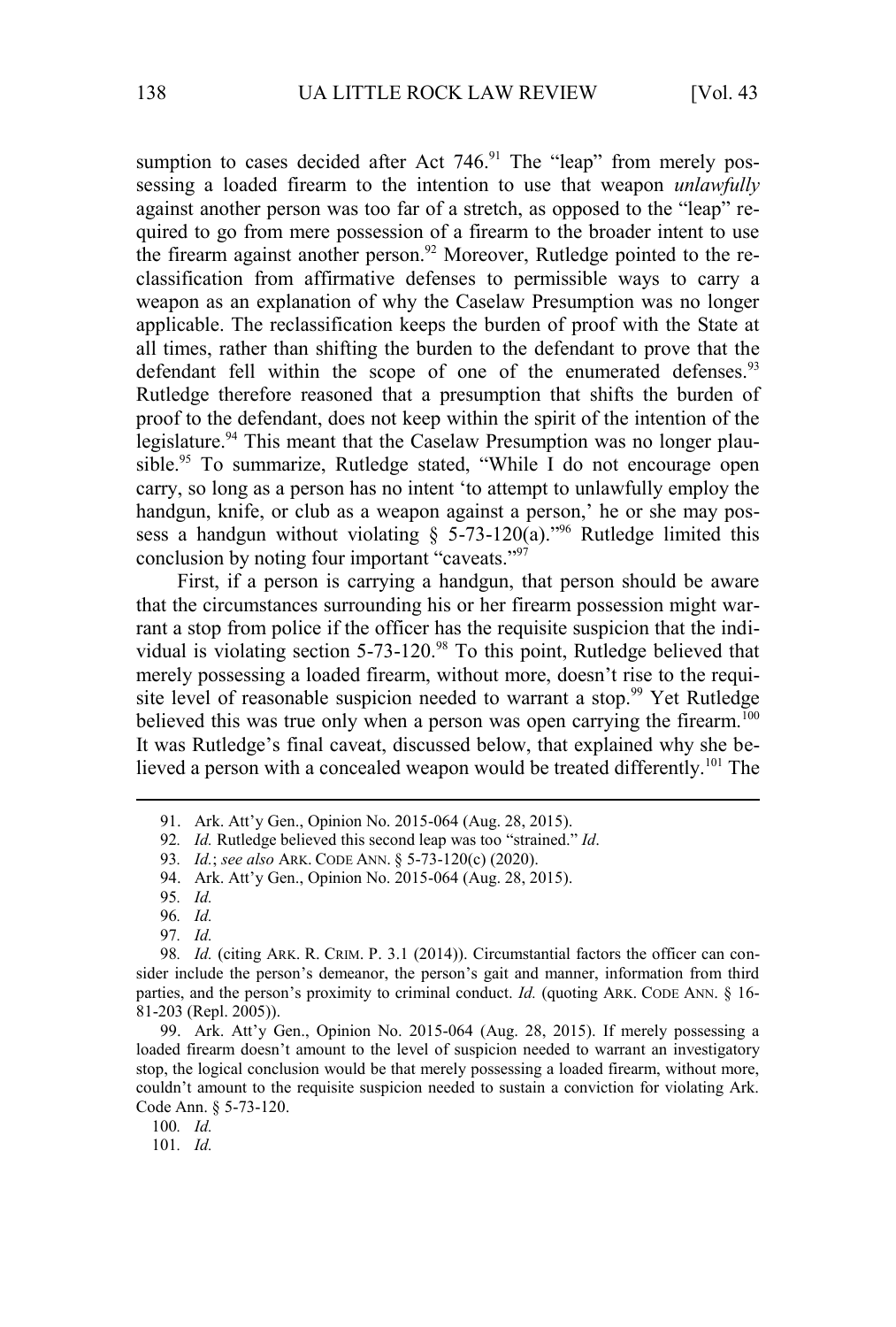second caveat was that firearms are still prohibited in certain *places* regardless of the person's intent.<sup>102</sup> These prohibited places are laid out in various other criminal statutes.<sup>103</sup> Third and similarly, private property owners are still free to prohibit weapon possession on their property.<sup>104</sup>

As described in her fourth caveat, Rutledge believed that section 5-73- 120 does not authorize unlicensed concealed carry at any time.<sup>105</sup> In fact, Rutledge went as far as to hypothesize that it was likely the Supreme Court of Arkansas would apply a presumption that a person concealing a handgun, without the properly issued license, was carrying the weapon with an unlawful intent (hereinafter referred to as the "Hypothesized Presumption").<sup>106</sup> The premise behind the Hypothesized Presumption is the concealed carrier has found a way to circumvent the statutory means of carrying a concealed weapon and therefore the person's intent is unlawful.<sup>107</sup>

This hypothesis has two faults. First, if section 5-73-120(a) does in fact create a statutory right to carry a weapon, then the statute is simply an alternative means to carry a firearm rather than a circumvention of the licensing laws. The statute provides another lawful route of achieving the same end. Second, if the legislature intended to keep the burden with the state at all times when it reclassified the exceptions to permissible ways—as the Attorney General says is the case—why would the court impose a different standard for unlicensed concealed carriers?

It is important to note that, while the Hypothesized Presumption may ultimately prove true, the Attorney General did not cite to any caselaw or other precedent to support this novel presumption.<sup>108</sup> Furthermore, this Hypothesized Presumption should not be confused or conflated with the first Caselaw Presumption that Rutledge addressed, which *was* founded on precedent. Each presumption is separate and independent of the other, and the Attorney General indicates as much.<sup>109</sup> Alternatively, Rutledge believed that, even if the Court does not apply the Hypothesized Presumption, at the very least carrying a concealed weapon without a license could amount to reasonable suspicion and even probable cause that the person's intentions are in violation of section  $5-73-120$ <sup>110</sup>

103*. See, e.g.*, ARK. CODE ANN. § 5-73-127.

110*. Id.* If an officer has reasonable suspicion that an individual has engaged in, is about to engage in, or is engaging in criminal activity, an officer may conduct a brief investigatory stop. ARK. R. CRIM. P. 3.1. If an officer has probable cause, he may arrest an individual. Frette v. City of Springdale, 331 Ark. 103, 108, 959 S.W.2d 734, 736 (1998) (quoting

<sup>102</sup>*. Id.*; *see, e.g.*, ARK. CODE ANN. § 5-73-127 (2020).

<sup>104.</sup> Ark. Att'y Gen., Opinion No. 2015-064 (Aug. 28, 2015).

<sup>105</sup>*. Id.*

<sup>106</sup>*. Id.*

<sup>107</sup>*. See id.*

<sup>108</sup>*. See* Ark. Att'y Gen., Opinion No. 2015-064 (Aug. 28, 2015).

<sup>109</sup>*. See generally id*.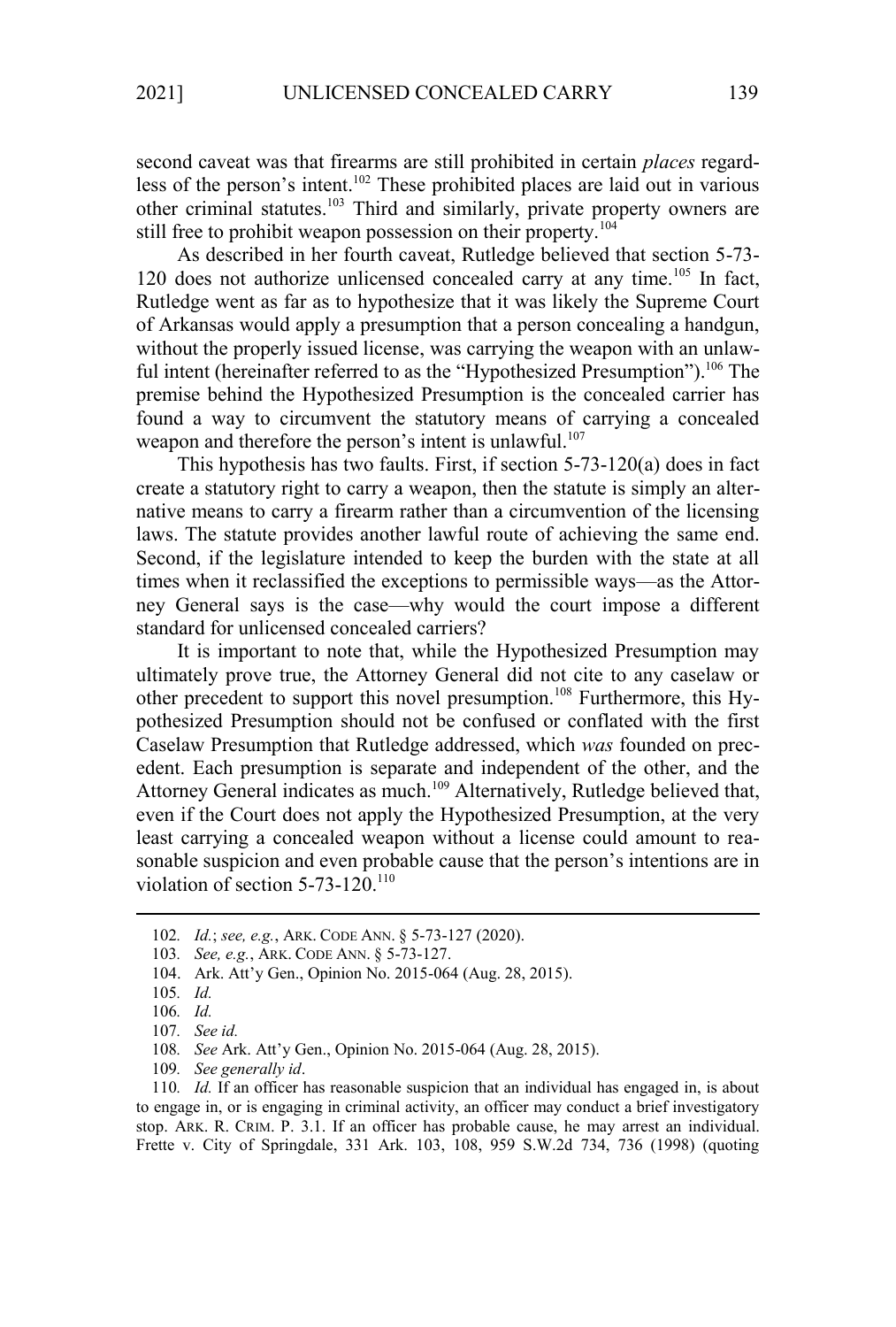Another anomaly Rutledge created in this opinion was her acknowledgment of section  $5-73-120(c)(8)$ , which recognizes that carrying a concealed weapon pursuant to the concealed carry licensing laws is a permissible way to carry a firearm. In her acknowledgement of section 5-72-  $120(c)(8)$ , Rutledge considered the provision an "exception" to the offense of carrying a weapon.<sup>111</sup> Whether this was an oversight or intentional, taking the Attorney General at her word and treating the provision as an exception to the offense of carrying a weapon creates an interesting dilemma. If carrying a weapon pursuant to the concealed carry laws is truly an exception to the offense of carrying a weapon with the intent to *use unlawfully against another person*, then an exception would allow a person to carry a firearm with the intent to use it unlawfully against another person, as long as that person had a license. However, if carrying a weapon pursuant to the concealed carry laws were treated as a permissible way rather than an exception, then a person is prohibited from carrying a weapon with an unlawful intent *at all* times, regardless of whether that person had a license or not.

Finally, Rutledge reasoned that unlicensed concealed carry pursuant to section 5-73-120 as amended outright conflicts with the concealed licensing laws.<sup>112</sup> She explained that because the concealed licensing laws require a person to take an oath that the applicant "desires a legal means to carry a concealed handgun to defend himself or herself," if Act 746 affected the licensing requirement, this oath would be nullified.<sup>113</sup> However, proponents of unlicensed open and concealed carry pursuant read this oath to be in harmony, not conflict, with Act 746.<sup>114</sup> These proponents do not read the oath as suggesting that a concealed carry license is the *sole* means for lawfully possessing a concealed handgun; rather, they acknowledge the nonexhaustive nature of the language of the statute, which says that the concealed licensing laws are "*a* legal means" instead of "*the* legal means" to carry a concealed handgun.<sup>115</sup>

Thompson v. State, 303 Ark. 407, 409, 797 S.W.2d 450, 452 (1990)). The Court in *Taff v. State* found the Attorney General's notion to be incorrect. 2018 Ark. App. 488, at 9, 562 S.W.3d 877, 882. The Court found that merely possessing a concealed weapon didn't even amount to reasonable suspicion, much less probable cause. *Id*., 562 S.W.3d at 882.

<sup>111.</sup> Ark. Att'y Gen., Opinion No. 2015-064 (Aug. 28, 2015). Noteworthy is that the Attorney General noted, as one of the core reasons for her decision that blanket open carry was permissible, that the previous "exceptions" are not instead permissible ways to carry a weapon. *Id.* 

<sup>112</sup>*. Id.* 

<sup>113</sup>*. Id.* 

<sup>114.</sup> Ferguson, *supra* note 24.

<sup>115</sup>*. Id*. The debate over whether or not open carry was allowed in Arkansas essentially ended after the release of this 2015 opinion. Shortly after the opinion's release, Governor Asa Hutchinson wrote a letter to the Arkansas State Police ("ASP") notifying the agency that open carry was, in his opinion, permissible in Arkansas in light of Rutledge's opinion. John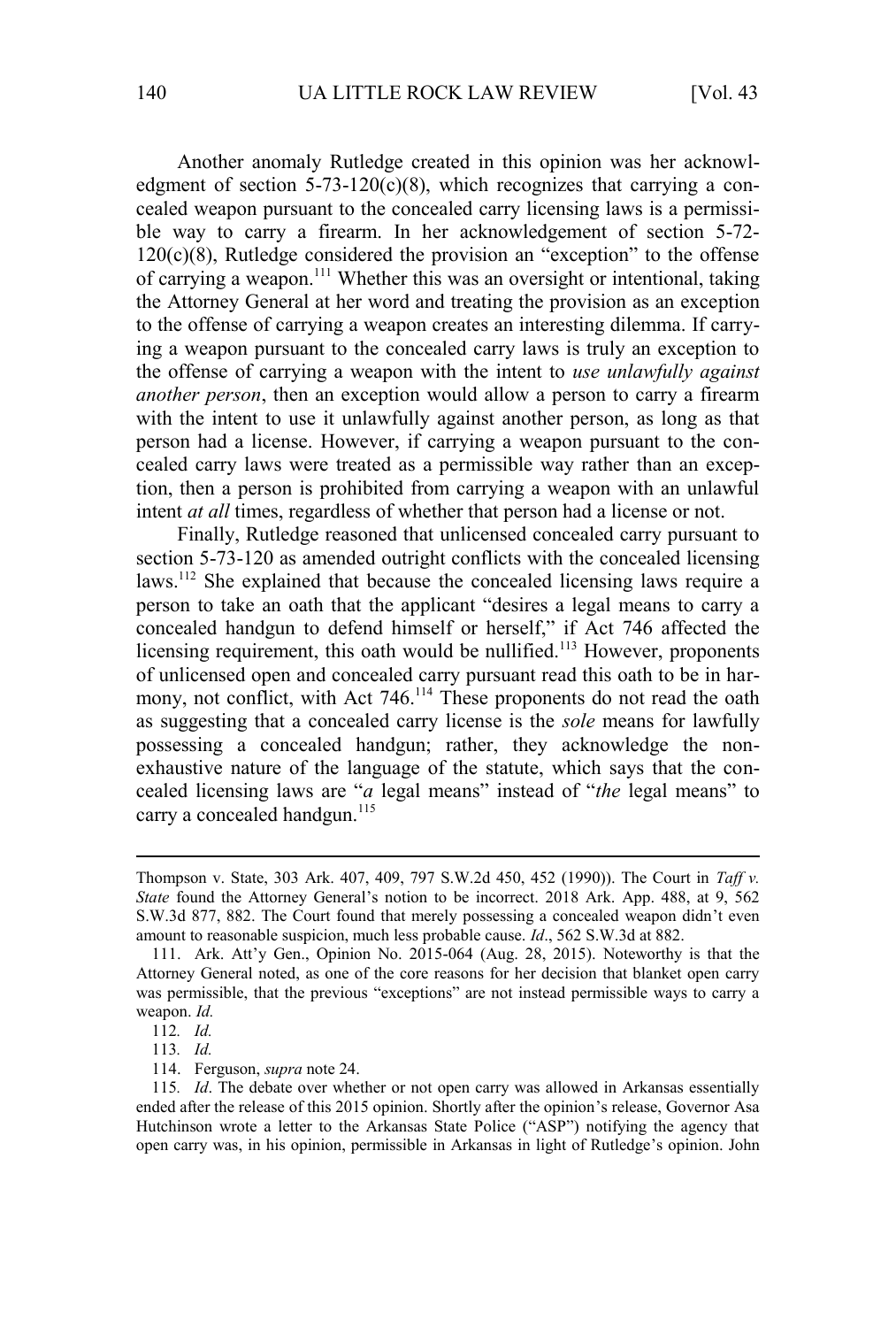## *2. The Legislative Response*

Following Attorney General Rutledge's call for clarification in her 2015 opinion, the Arkansas General Assembly unsuccessfully attempted to do just that.116 In 2017, during the Regular Session of the Ninety-First General Assembly, Representative Aaron Pilkington and Senators Linda Collins and Terry Rice proposed two identical bills in their respective chambers to clarify that Arkansans do not need a license in order to conceal or open carry a handgun.<sup>117</sup> The bills did not seek to further amend section 5-73-120. Rather, the bills sought to add a provision to the concealed-carry licensing laws that made it clear that the mere existence of the licensing laws does not bar a person from legally carrying a handgun under another statute, which would include legally carrying a weapon pursuant to section 5-73-120—a direct response to Rutledge's flawed analysis in her 2015 opinion.<sup>118</sup> The proposed legislation provided,

This subchapter does not prohibit a person from carrying a handgun without a license to carry a concealed handgun under this subchapter, whether openly or concealed, if he or she is not otherwise prohibited by the laws of this state from possessing a firearm in the state as permitted by the United States Constitution.<sup>119</sup>

Had this legislation passed, it would have directly addressed two issues to which Attorney General Rutledge opened the door in her 2015 opinion.<sup>120</sup> First, the legislation would have put to rest any concerns that unlicensed concealed carry pursuant to section 5-73-120 was in conflict with the oath one must take when obtaining a concealed carry license.121 Rather, this provision would have clarified that section  $5-73-120(c)(8)$  can be read in harmony with the concealed-carry licensing laws because it would have explicitly debunked the notion that a concealed carry license is the *only* way to

Mortiz, *Open Carry Is in Law, Arkansas Governor Tells Officials*, ARK. DEM. GAZETTE, (Dec. 29, 2017, 4:30 AM), https://www.arkansasonline.com/news/2017/dec/29/open-carry-isin-law-governor-tells-off/. Accordingly, the ASP promptly notified its officers of the interpretation. *Id*.

<sup>116.</sup> David Ferguson, *Does Act 746 of 2013 Allow Carrying a Concealed Handgun Without a License?*, CONDUIT NEWS (Mar. 27, 2017).

<sup>117.</sup> S.B. 585, 91st Gen. Assemb., Reg. Sess. (Ark. 2017); H.B. 1994, 91st Gen. Assemb., Reg. Sess. (Ark. 2017). *See also*, https://conduitnews.com/2017/03/does-act-746-of-2013-allow-carrying-a-concealed-handgun-without-a-license/.

<sup>118.</sup> Ark. S.B. 585; Ark. H.B. 1994.

<sup>119.</sup> Ark. S.B. 585; Ark. H.B. 1994.

<sup>120</sup>*. See* Ark. S.B. 585; Ark. H.B. 1994; Ark. Att'y Gen., Opinion No. 2015-064 (Aug. 28, 2015).

<sup>121</sup>*. See* Ark. S.B. 585; Ark. H.B. 1994; Ark. Att'y Gen., Opinion No. 2015-064 (Aug. 28, 2015).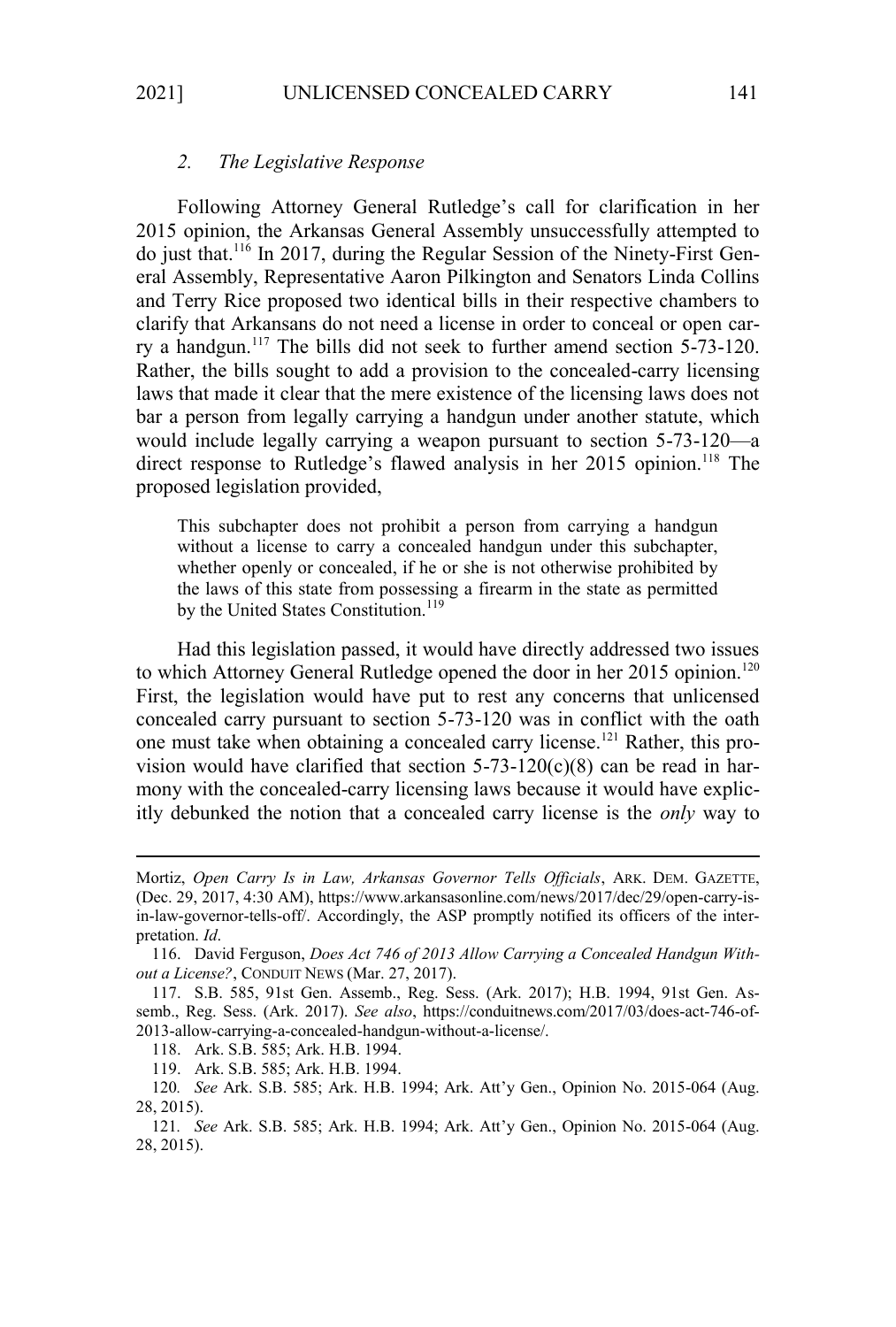conceal carry a weapon.<sup>122</sup> The legislation would have made clear that section 5-73-120 could in fact offer a concurrent method of carrying a concealed weapon. Accordingly, it would have been abundantly clear that section 5-73-120, standing alone, provides for unlicensed concealed carry.

Second, had the legislation passed, it would have eliminated any chance that the courts might apply Rutledge's Hypothesized Presumption that a person is presumed to have an unlawful intent by circumventing the concealed licensing laws.<sup>123</sup> The proposed bill would have recognized multiple ways to carry a concealed handgun, and, given that possibility, a person could hardly be said to have "circumvented" the licensing laws by choosing to carry a weapon under the authority of another statute. Thus, the leap to unlawful intent could not be founded in the law when a person's behavior fits squarely within the behavior allowed by the law. Accordingly, the clarification that the bill proposed would have supported the argument that section 5-73-120(a) does in fact authorize unlicensed concealed carry. Ultimately, both bills died in committee.<sup>124</sup>

## C. Attorney General Leslie Rutledge Opinion (2018)

Unsatisfied with Attorney General Rutledge's opinion regarding whether a person can conceal a handgun at all times without a license, Senator Linda Collins requested another opinion.<sup>125</sup> Specifically, Senator Collins asked Rutledge to opine on whether the law provides for any express *penalties* for carrying a concealed weapon without a license.<sup>126</sup> Rutledge answered in the negative but qualified her answer by emphasizing that, while there are no express penalties, she believed that there are ways that a court could imply criminality.<sup>127</sup> To this point, the Attorney General referenced the fourth caveat of her 2015 opinion.<sup>128</sup> Rutledge again explained that because of the oath in the concealed carry licensing laws, it was her belief that the mere

2017%2F2017R&measureno=HB1994 (last visited Dec. 30, 2020).

126*. Id.*

127*. See id.*

<sup>122</sup>*. See* Ark. S.B. 585; Ark. H.B. 1994; Ark. Att'y Gen., Opinion No. 2015-064 (Aug. 28, 2015).

<sup>123</sup>*. See* Ark. S.B. 585; Ark. H.B. 1994; Ark. Att'y Gen., Opinion No. 2015-064 (Aug. 28, 2015).

<sup>124</sup>*. SB585—Concerning the Intended Purpose of the Concealed Handgun Licensing Program*, ARK. ST. LEGIS., https://www.arkleg.state.ar.us/Bills/Detail?ddBienniumSession= 2017%2F2017R&measureno=SB585 (last visited Dec. 30, 2020); *HB1994—Concerning the Intended Purpose of the Concealed Handgun Licensing Program*, ARK. ST. LEGIS., https://www.arkleg.state.ar.us/Bills/Detail?ddBienniumSession=

<sup>125</sup>*. See* Ark. Att'y Gen., Opinion No. 2018-002 (June 15, 2018).

<sup>128</sup>*. Id.*; Ark. Att'y Gen., Opinion No. 2015-064 (Aug. 28, 2015).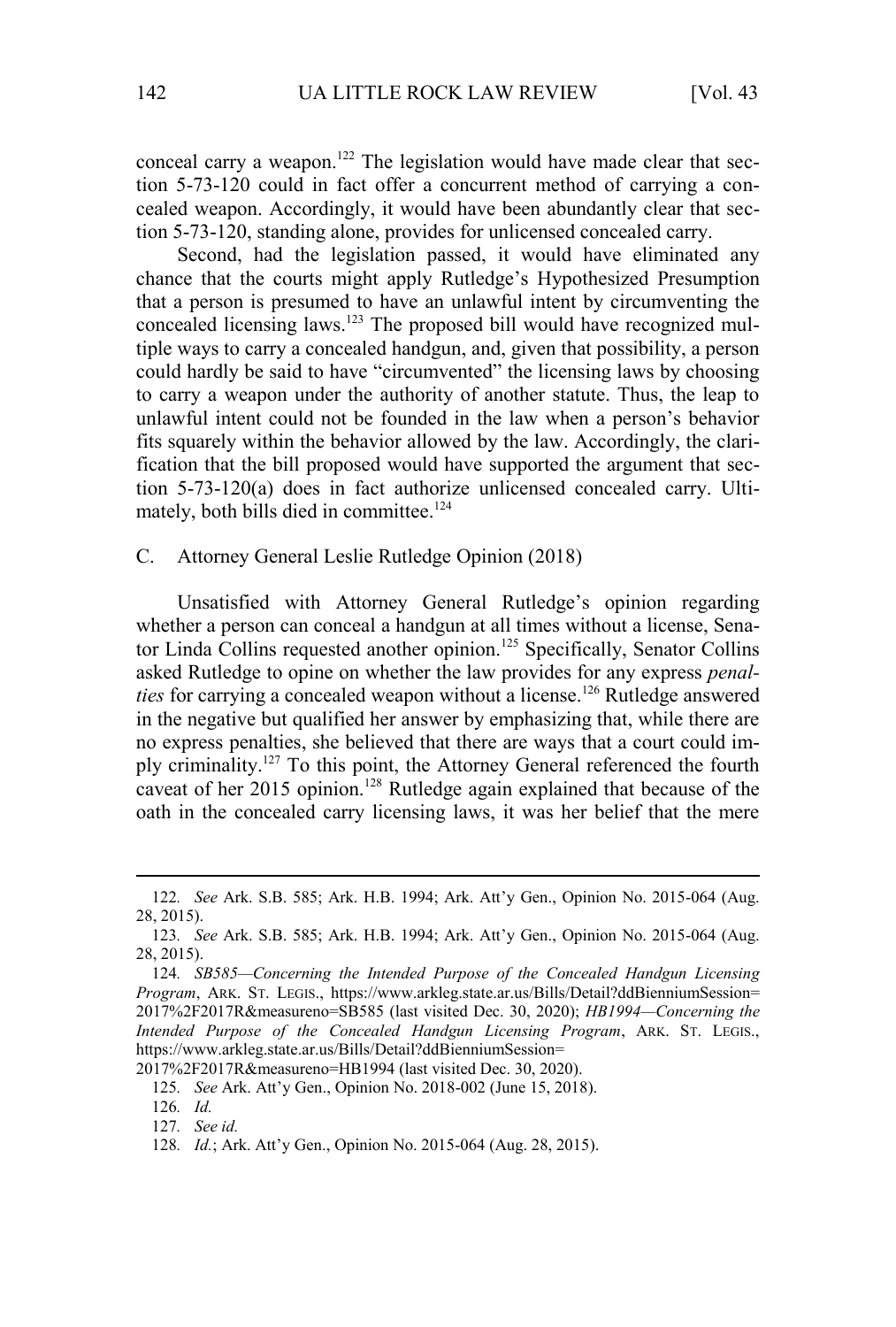existence of the concealed carry handgun laws suggests that a person must have a license.<sup>129</sup>

Rutledge's opinion begins to run afoul of her hypothesis that a court could apply a presumption that a person carrying a concealed weapon without a license had the intent to unlawfully employ that weapon against another person, a point that Rutledge made in her first opinion. Rutledge identified and discussed two *separate and independent* presumptions in her 2015 opinion;<sup>130</sup> not only does Rutledge improperly comingle the two previously discussed presumptions in her 2018 opinion, but she also mischaracterizes them.<sup>131</sup> Accordingly, Rutledge contradicts herself, but in doing so, improperly articulates the law.<sup>132</sup>

Rutledge's 2018 opinion references only one presumption, which is the improper combination of the two presumptions in her 2015 opinion. Rutledge stated:

[C]urrent caselaw from the Arkansas Supreme Court indicates that courts might apply a presumption that a person carrying a concealed handgun without a concealed-carry license has the intent "to attempt to unlawfully employ the . . . handgun as a weapon against a person." To be clear, I am not stating that I agree with the application of this presumption, but it is my responsibility to alert Arkansans that current court precedent suggests the presumption might be used. This presumption, if applied, could expose the person to arrest and conviction under section  $5-73-120$ .<sup>133</sup>

First, there is in fact the Caselaw Presumption courts applied prior to Act 746 that allowed a jury to presume that a person carrying a loaded firearm had the intent to use that firearm against another person; however, that is not the presumption that the Attorney General is attempting to reference.<sup>134</sup> It is important to note that in that line of cases, there is a small subset of cases that allowed a presumption that a concealed weapon was loaded; and if the weapon was loaded, there was presumably the intent to use it against another person.<sup>135</sup> However, this again is not the presumption recognized by the Attorney General in her  $2018$  opinion.<sup>136</sup> The presumption she recognizes in this opinion hinges on the fact that a person is carrying the

- 133*. Id.* (alteration in original).
- 134*. See supra* Section II. .
- 135*. See supra* Section II.

<sup>129.</sup> Ark. Att'y Gen., Opinion No. 2018-002 (June 15, 2018). Rutledge discussed this same point in her 2015 opinion. Ark. Att'y Gen., Opinion No. 2015-064 (Aug. 28, 2015).; *supra* notes 112–15 and accompanying text.

<sup>130</sup>*. See* Ark. Att'y Gen., Opinion No. 2015-064 (Aug. 28, 2015); *supra* notes 89–110 and accompanying text.

<sup>131</sup>*. See* Ark. Att'y Gen., Opinion No. 2018-002 (June 15, 2018).

<sup>132</sup>*. See* Ferguson, *supra* note 16.

<sup>136</sup>*. See* Ark. Att'y Gen., Opinion No. 2018-002 (June 15, 2018).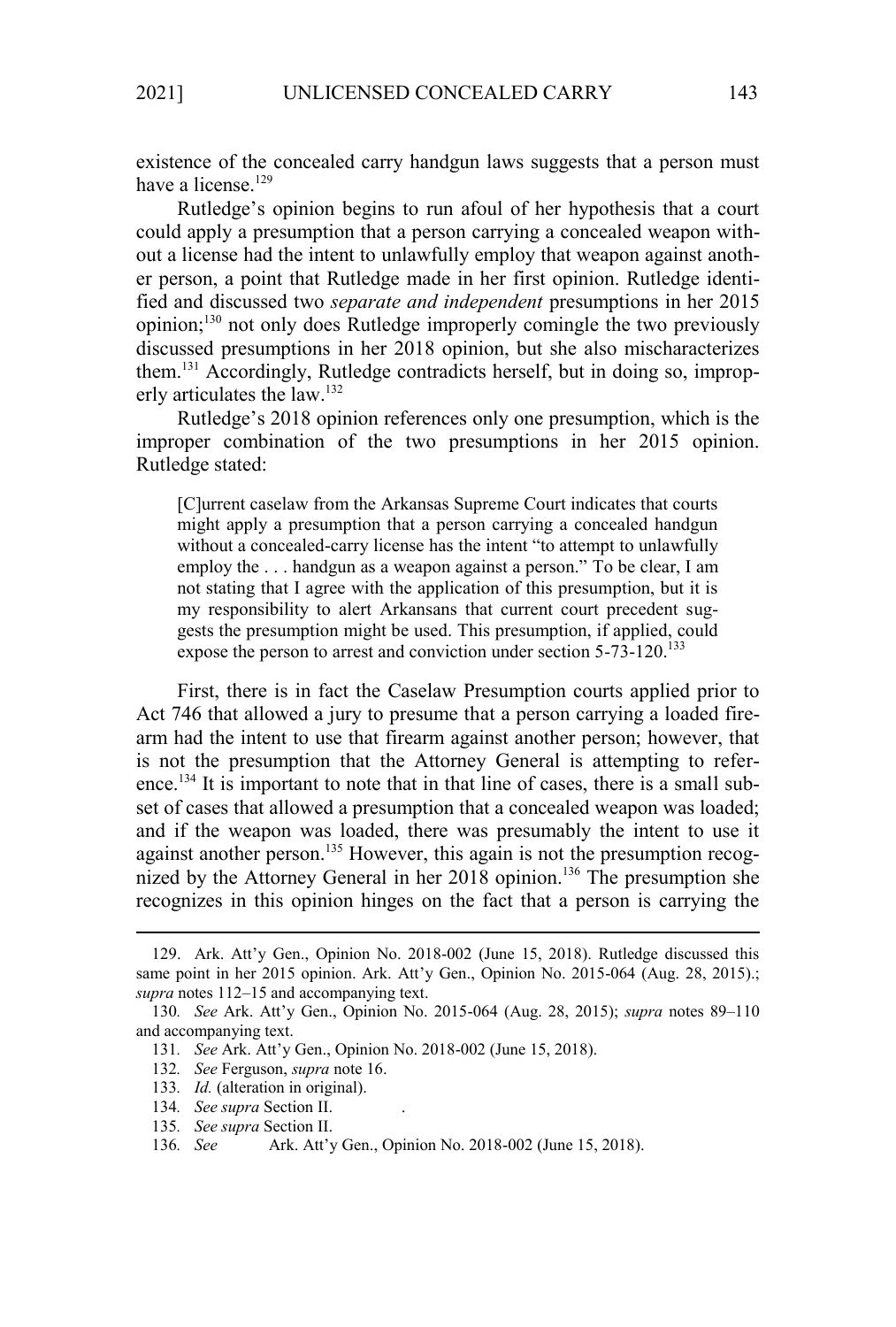weapon concealed *without a license*. <sup>137</sup> As characterized by Rutledge in the above quote, the "presumption" developed by the caselaw is that if a person carries concealed without a concealed handgun license, that person has the intent to employ that weapon unlawfully against another person.<sup>138</sup> Not only is this a blatant misstatement of the law, but it is not what the Attorney General said in her 2015 opinion.<sup>139</sup> The Caselaw Presumption developed during a time period when concealed carry licensing laws did not exist, meaning that first, there is no possible way that the Caselaw Presumption is tied to unlicensed carry.<sup>140</sup> Second, the Presumption progresses from concealed to loaded, then from loaded to intent *to use against another*, not the intent to use *unlawfully*. It was this very point that the Attorney General relied on when opining that such a presumption would not be applicable to the new statute.<sup>141</sup> In both these regards, the Attorney General's statement of the law is wrong.

To be clear, in her 2015 opinion Attorney General Rutledge did reference a second presumption, separate and apart from the Caselaw Presumption, that the Court could presume that a person who "flouted" the concealed carry laws had the requisite unlawful intent.<sup>142</sup> *This* presumption addressed the absence of a license. However, the Attorney General hypothesized this presumption and had no precedent to support it; moreover, Rutledge properly discussed the two presumptions distinct from one another.<sup>143</sup> While both presumptions could in fact be applied by the courts post-Act 746—although recent courts have declined to do so—the Attorney General improperly referenced and mischaracterized not only the law but also her own analysis by discussing the two presumptions as if they were one. In doing so, the Attorney General gave the impression that precedent supports the Hypothesized Presumption when that is only a partial truth.<sup>144</sup>

## IV. PATH THROUGH THE COURTS

With all the media attention<sup>145</sup> and conflicting executive commentary since Act 746's passage<sup>146</sup>, it is surprising that the courts have not been overwhelmed with cases challenging the scope of the amended statute.

145*. See e.g.*, *supra* notes 1-4 and accompanying text.

<sup>137</sup>*. Id*.

<sup>138</sup>*. Id*.

<sup>139</sup>*. See* Ark. Att'y Gen., Opinion No. 2015-064 (Aug. 28, 2015).

<sup>140</sup>*. See supra* Section II. Concealed carry licenses did not exist until 1995. *See* ARK. CODE ANN. §§ 5-73-301 to -327 (2020).

<sup>141</sup>*. See supra* note 94 and accompanying text.

<sup>142</sup>*. See* Ark. Att'y Gen., Opinion No. 2015-064 (Aug. 28, 2015).

<sup>143</sup>*. See id*.

<sup>144</sup>*. See* Ark. Att'y Gen., Opinion No. 2018-002 (June 15, 2018).

<sup>146</sup>*. See generally*, *supra* Section II.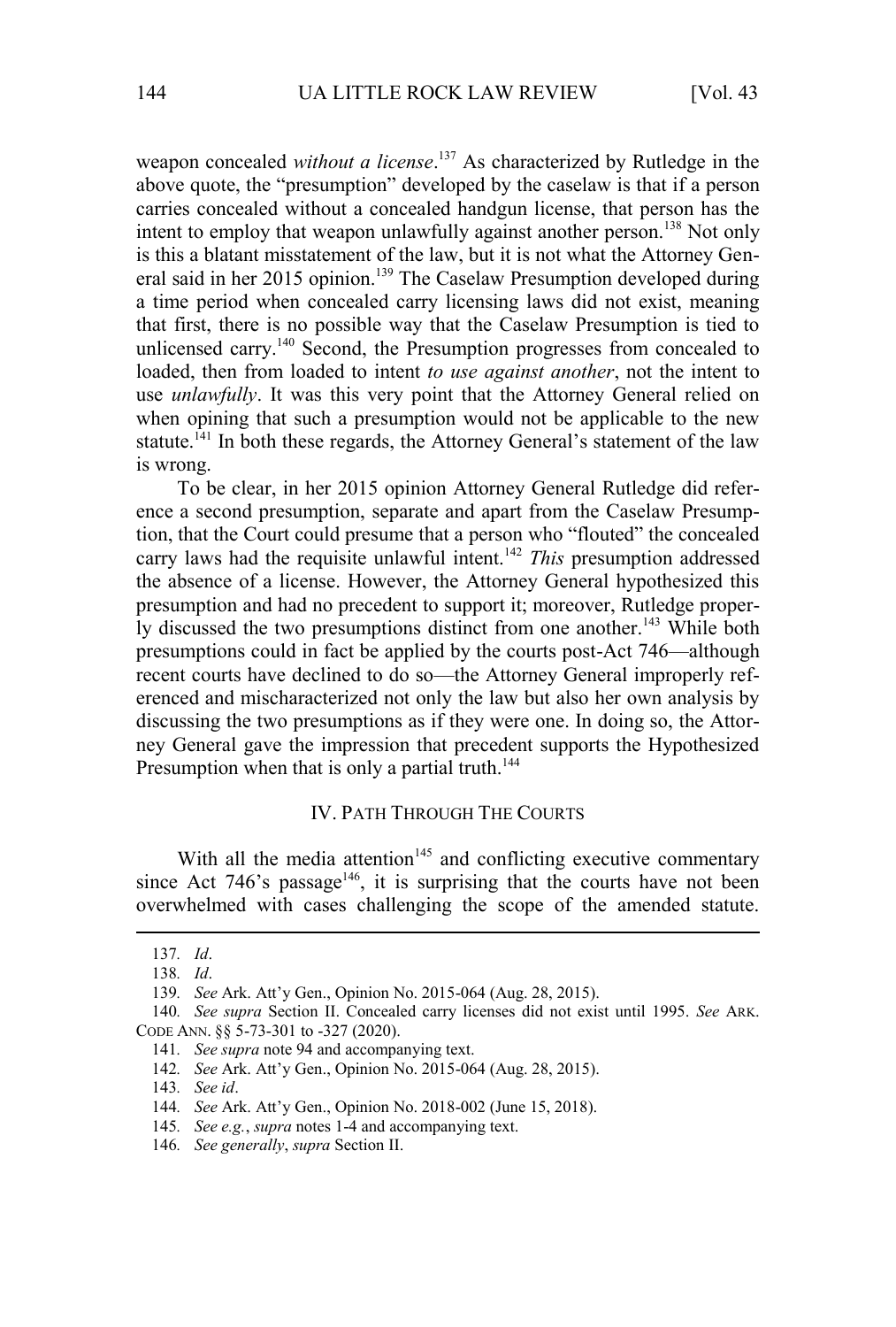Nonetheless, caselaw is scant. Only once has the issue of concealed, unlicensed carry reached the Supreme Court of Arkansas, only to be remanded on procedural grounds.<sup>147</sup> However, as of late, section 5-73-120 is getting more attention, with decisions coming more frequently and growing more impactful. Thus, the stage is being set for the issue to reach the court of highest jurisdiction.

## A. The Twilight Zone

*State v. Taylor* was the first and only time that the Supreme Court of Arkansas has had the opportunity to interpret section 5-73-120, post-Act 746, and settle the score on whether Arkansas is a true constitutional carry state.<sup>148</sup> On May 30, 2014, Jerroll Taylor was arrested and charged with, among other things, violating section  $5-73-120$ .<sup>149</sup> The charges arose from an altercation with police officers during a child custody exchange scheduled in the Prescott Police Department parking lot.<sup>150</sup>

During the exchange Taylor kept his handgun holstered on his hip, concealed.<sup>151</sup> Yet, after a verbal altercation between Taylor and an officer, Taylor was ultimately arrested for claims unrelated to the handgun possession because at the time of the arrest, the officer was unaware that Taylor was armed.<sup>152</sup> It was *during* the arrest that Taylor alerted the officer to the weapon, and accordingly, the officer charged Taylor with violating section 5-73-120.<sup>153</sup> At no point during the child custody exchange or the verbal altercation with the officer did Taylor brandish the firearm or threaten to use the weapon; Taylor otherwise maintained that he at no point intended to use the weapon unlawfully against a person.<sup>154</sup> Taylor's stated reason for carrying the weapon in the first place was strictly for self-defense and to protect himself and his children from wild hogs during the fishing trip that he had planned for after the exchange.<sup>155</sup> Taylor did not have a concealed handgun  $\hat{a}$ license.<sup>156</sup>

<sup>147</sup>*. See* Taylor v. State, 2016 Ark. 392, 1–2, 503 S.W.3d 72, 73–74.

<sup>148</sup>*. See id.* at 1 n.1, 503 S.W.3d at 74 n.1.

<sup>149.</sup> Jerroll Taylor's Abstract, Appellant Brief, & Addendum at 1–4.

<sup>150</sup>*. Id.*

<sup>151</sup>*. Id.* at 1, 3–4.

<sup>152</sup>*. Id.* at 3.

<sup>153</sup>*. Id.* at 3–4. Taylor was also charged with harassing communications and disorderly conduct. *Id.* at 4.

<sup>154.</sup> Jerroll Taylor's Abstract, Appellant Brief, & Addendum, *supra* note 149, at 3–4.

<sup>155</sup>*. Id.* at 1–2.

<sup>156</sup>*. Id.* at 14.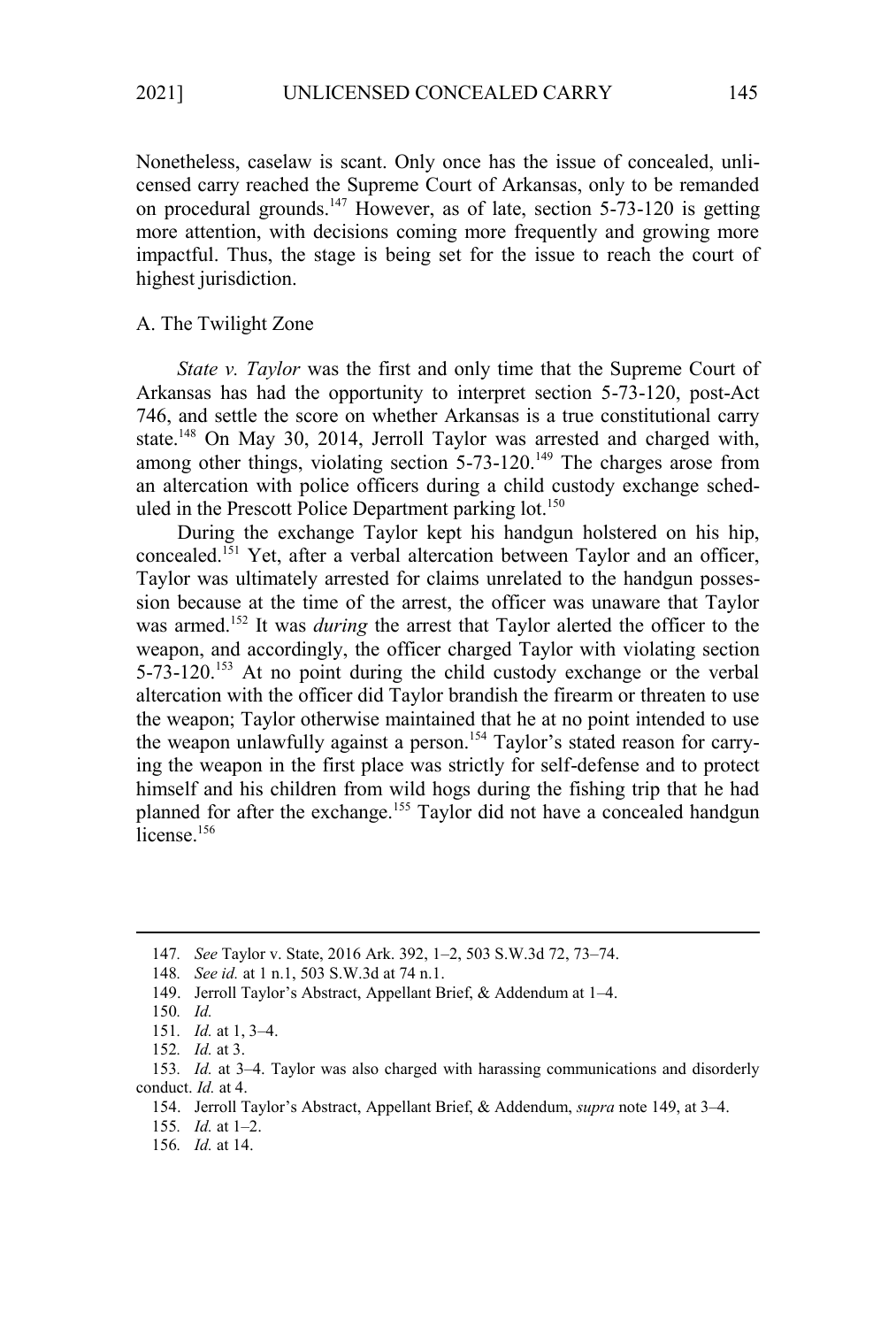Taylor was found guilty of the offense of carrying a weapon, a finding that was affirmed on appeal.<sup>157</sup> In the district court's order, the judge relied on the archaic, pre-Act 746 Caselaw Presumption that if an individual is carrying a loaded pistol in a car or on an individual's person, he is presumed to be impermissibly carrying the firearm as a weapon within the meaning of section 5-73-120.<sup>158</sup>

On appeal to the Supreme Court of Arkansas, Taylor argued (1) that the trial court used the wrong version of the statute, meaning that the court convicted him pursuant to the unamended, pre-Act 746 version of section 5- 73-120, and accordingly, the court relied on outdated precedent, and (2) that the trial court misinterpreted the intent required by the correct version of section  $5-73-120$ .<sup>159</sup> Taylor pointed to the use of the Caselaw Presumption as evidence that the court used the incorrect version of section 5-73-120, and he argued that the use of the Presumption at all was incompatible with the correct version of section 5-73-120. Taylor argued the Presumption only amounts to the intent to use the weapon against another person, rather than the heightened intent to use the weapon unlawfully against another person.<sup>160</sup> Taylor noted that because this was an issue of first impression to the court, *any* reliance on outdated precedent was improper.<sup>161</sup>

To his second point that the lower court misinterpreted the post-Act 746 version of section 5-73-120, Taylor claimed that the statute was plain and unambiguous; and accordingly, the statute required that the state prove beyond a reasonable doubt that Taylor possessed the weapon and simultaneously intended to use it unlawfully against another person.<sup>162</sup> While maintaining that the amended statute was unambiguous, Taylor nonetheless noted that adding the word "unlawfully" has created great discussion all over the

<sup>157.</sup> Taylor made a motion for a new trial, which was denied by inaction, based on the allegation that the court applied the incorrect version of the Ark. Code Ann. § 5-73-120. *Id.* at 4–5. Taylor asserted that the court applied the pre-Act 746 statute rather than the law as amended by Act 746. *Id.*

<sup>158.</sup> Jerroll Taylor's Abstract, Appellant Brief, & Addendum, *supra* note 149, at 5–6. The judge made no reference to Act 746 or how it changed the interpretation of the statute. *Id.* Further, the District Court noted that the "journey" provision, which the judge called an exception, did not apply because Taylor's journey ended when he returned to his home county. *Id.* at 9. Note, this is the same presumption that Rutledge said could, but shouldn't, apply in her 2015 opinion. Ark. Att'y Gen., Opinion No. 2015-064 (Aug. 28, 2015). The judge applied it without recognizing the change in the law, indicating that the presumption still applies regardless of the change or acting as if the change never happened. Order, State of Arkansas v. Jerroll Taylor, No. 2015-15-1 (Jan. 22, 2016).

<sup>159.</sup> Taylor argued additional procedural issues unrelated to Act 746 on which the court ultimately decided the case. *See* Taylor v. State, 2016 Ark. 392, 1–2, 503 S.W.3d 72, 73–74.

<sup>160.</sup> Jerroll Taylor's Abstract, Appellant Brief, & Addendum, *supra* note 149, at 5–7.

<sup>161</sup>*. Id.* at 9.

<sup>162</sup>*. Id.* at 9.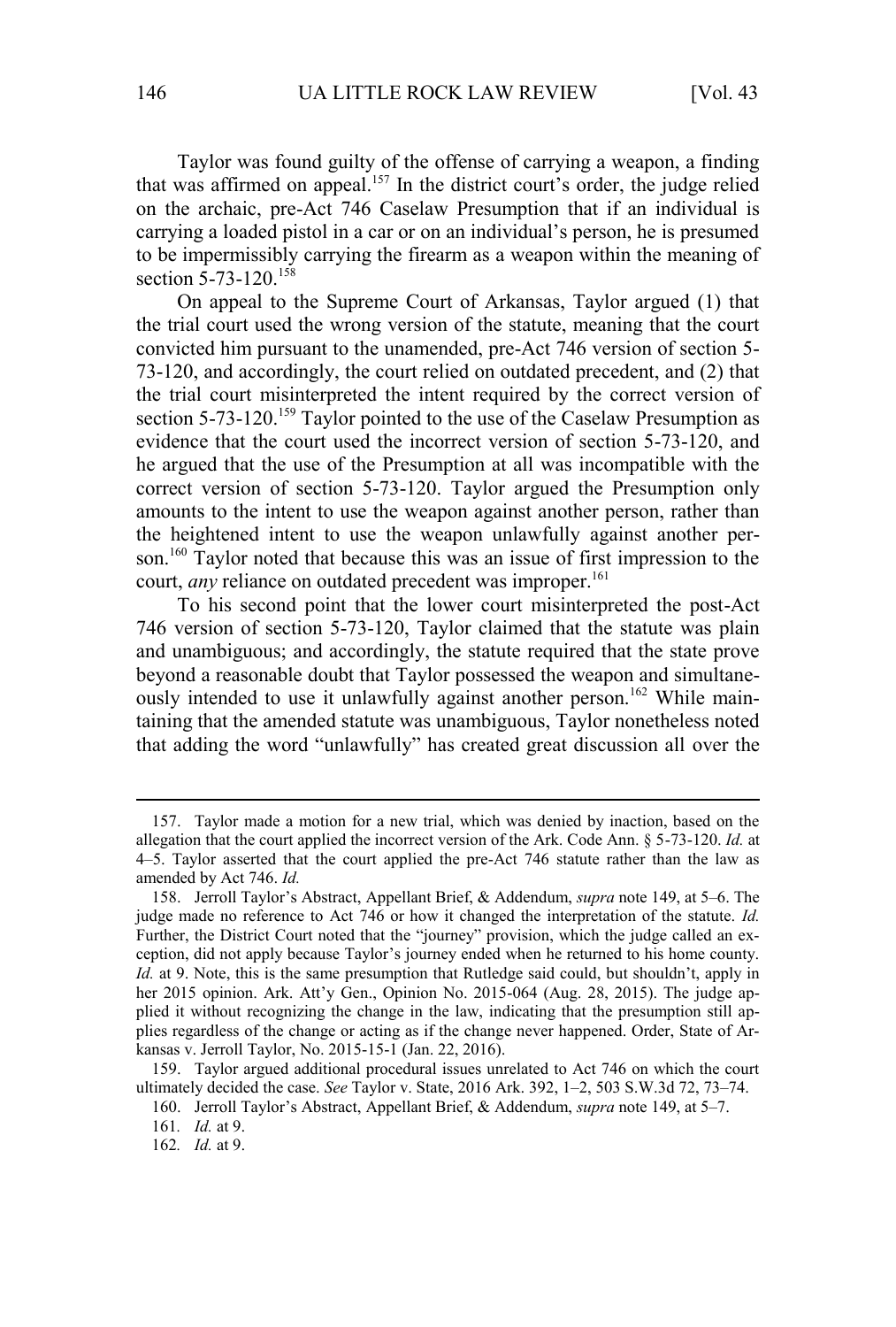state, including opinions by two separate Attorneys General.<sup>163</sup> Taylor took issue with both.<sup>164</sup>

Taylor argued that by its plain, unambiguous language, Act 746 authorized open and concealed carry without a license.<sup>165</sup> Taylor criticized Rutledge's Hypothesized Presumption for lack of precedent and for the lack of an express requirement in either the concealed carry statutes or the weapons possession statutes that a person have a license to conceal a handgun.<sup>166</sup> Instead, Taylor reasoned that because self-defense is a lawfully recognized purpose, carrying a weapon for that sole reason fits squarely within the amended version of section 5-73-120.<sup>167</sup> The Supreme Court remanded the case on procedural grounds while expressly declining to address the merits of Taylor's arguments about the application and interpretation of section 5-  $73-120$ <sup>168</sup>

The scope of section 5-73-120 made its way to the court again in May of 2018 when Kirby Ward of Greenbrier, Arkansas, was charged with the offense of carrying a weapon.<sup>169</sup> Ward travelled across county lines each day for work, and on the day in question, police stopped Ward for expired tags.170 Submitting to a traffic stop, Ward put his car in park, took his firearm out of his waistband, unloaded it, and put it on the dash of his truck.<sup>171</sup> The seizing officer claimed that Ward needed a license to carry the weapon and that absent such license, Ward was violating the law.<sup>172</sup> At trial, both Ward and the seizing officer admitted that Ward's intent was to unload the weapon and safely place the weapon on the dash of the vehicle, which was not an unlawful intent.<sup>173</sup> In fact, Ward explained his intentions were solely

173*. Id*.

<sup>163</sup>*. Id.*; *see also* Ark. Op. Att'y. Gen No. 2013-047 (July 8, 2013); Ark. Att'y Gen., Opinion No. 2015-064 (Aug. 28, 2015). Because *Taylor* was decided in 2016, Attorney General Rutledge had not yet issued her second opinion on the subject, meaning that at the time *Taylor* was decided, only Attorney General McDaniel's and Attorney General Rutledge's first opinion existed. *See* Jerroll Taylor's Abstract, Appellant Brief, & Addendum, *supra* note 148; Ark. Att'y Gen., Opinion No. 2015-064 (Aug. 28, 2015); Ark. Att'y. Gen., Opinion No. 2013-047 (July 8, 2013).

<sup>164.</sup> Jerroll Taylor's Abstract, Appellant Brief, & Addendum, *supra* note 149, at 9.

<sup>165</sup>*. Id.*

<sup>166</sup>*. Id.*

<sup>167</sup>*. Id.*

<sup>168.</sup> Taylor v. State, 2016 Ark. 392, at 3 n.1, 503 S.W.3d 72, 74 n.1.

<sup>169</sup>*. Defendant Not Guilty on Carrying a Weapon Charge; Judge Says Act 746 Confusing*, CONDUIT NEWS (Aug. 23, 2018, 10:59 PM), https://conduitnews.com/2018/08/23/ defendant-not-guilty-on-carrying-a-weapon-charge-judge-says-act-746-confusing/.

<sup>170</sup>*. Id*.

<sup>171</sup>*. Id*.

<sup>172</sup>*. Id*. During the stop, Ward attempted to explain to the officer that it was Ward's belief that he did not need a license to carry the weapon concealed. *Id*.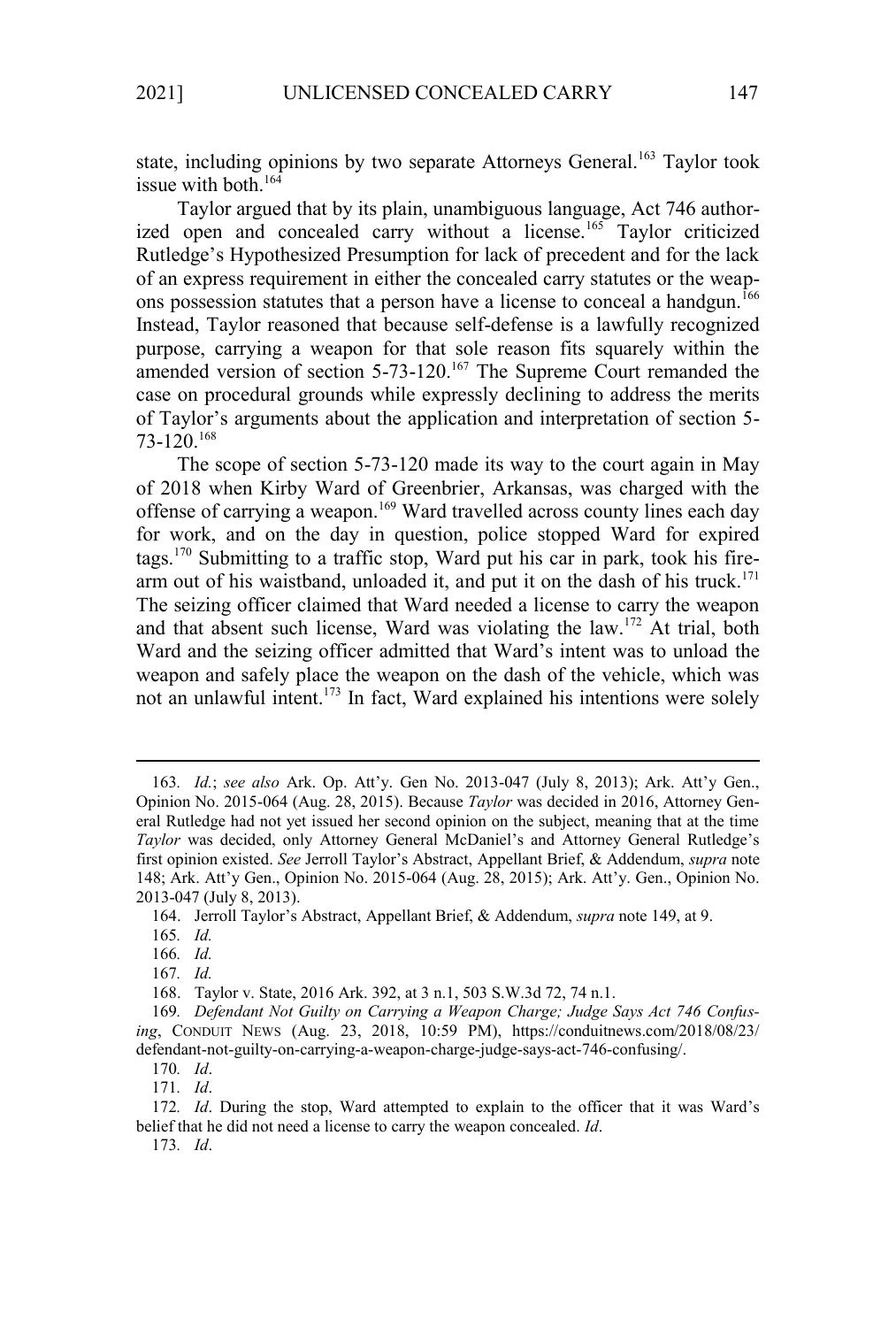based on his own safety and the officer's.<sup>174</sup> The judge avoided interpreting Act 746 by finding Ward not guilty because he was on a journey within the meaning of the offense.<sup>175</sup> However, regarding Act 746, the judge claimed, "[S]aying Act 746 has created confusion is the understatement of the vear."<sup>176</sup>

## B. The Shift Toward Judicial and Legislative Clarity

## *1.* Taff v. State*—The First Step Towards Judicial Clarity*

Breaking the cycle on the courts' unwillingness to even address Act 746, in 2018 the Arkansas Court of Appeals stated in *Taff v. State* that merely possessing a concealed weapon was not prohibited pursuant to amended section 5-73-120.<sup>177</sup> The issue in *Taff* was whether the officer had the requisite reasonable suspicion to warrant a seizure of Jamie Taff.<sup>178</sup> Responding to a call about a man "acting suspiciously" with a handgun concealed in his waistband, officers stopped Taff walking along the highway.<sup>179</sup> During the course of this stop, the officers searched Taff and found contraband that led to criminal charges relating to possession of controlled substances.<sup>180</sup>

To be clear, Taff was not charged with the offense of carrying a weapon; instead, he was charged for his possession of contraband that was only discovered pursuant to a search that was conducted based on reasonable suspicion arising from, *inter alia*, Taff's possession of the concealed weapon.<sup>181</sup> Thus, Taff challenged the initial stop along the highway that led to his arrest, arguing that the officers lacked the requisite reasonable suspicion to make the stop.<sup>182</sup> To this point, the State conceded that the officers were not investigating a crime; rather, the State argued that the officers needed to determine Taff's lawfulness with regards to going in and out of a store, carrying the weapon, and otherwise "acting suspiciously."<sup>183</sup> The court did not buy this argument and found that Taff's concealment of the firearm in his waistband did not amount to reasonable suspicion to believe a crime was

.

- 178*. Taff*, 2018 Ark. App. at 6, 562 S.W.3d at 881.
- 179*. Id*. at 1–2, 562 S.W.3d at 879.
- 180*. Id.* at 2, 562 S.W.3d at 879.
- 181*. Id.*
- 182*. Id.* at 6, 562 S.W.3d at 881.
- 183*. Id.* at 3, 6, 8, 562 S.W.3d at 880–82.

<sup>174</sup>*. Defendant Not Guilty on Carrying a Weapon Charge*, *supra* note 169

<sup>175</sup>*. Id*.

<sup>176</sup>*. Id*.

<sup>177.</sup> Taff v. State, 2018 Ark. App. 488, at 9, 562 S.W.3d 877, 882. Importantly, this is the exact opposite of Attorney General Rutledge's opinion. *See* Ark. Att'y Gen., Opinion No. 2018-002 (June 15, 2018); Ark. Att'y Gen., Opinion No. 2015-064 (Aug. 28, 2015).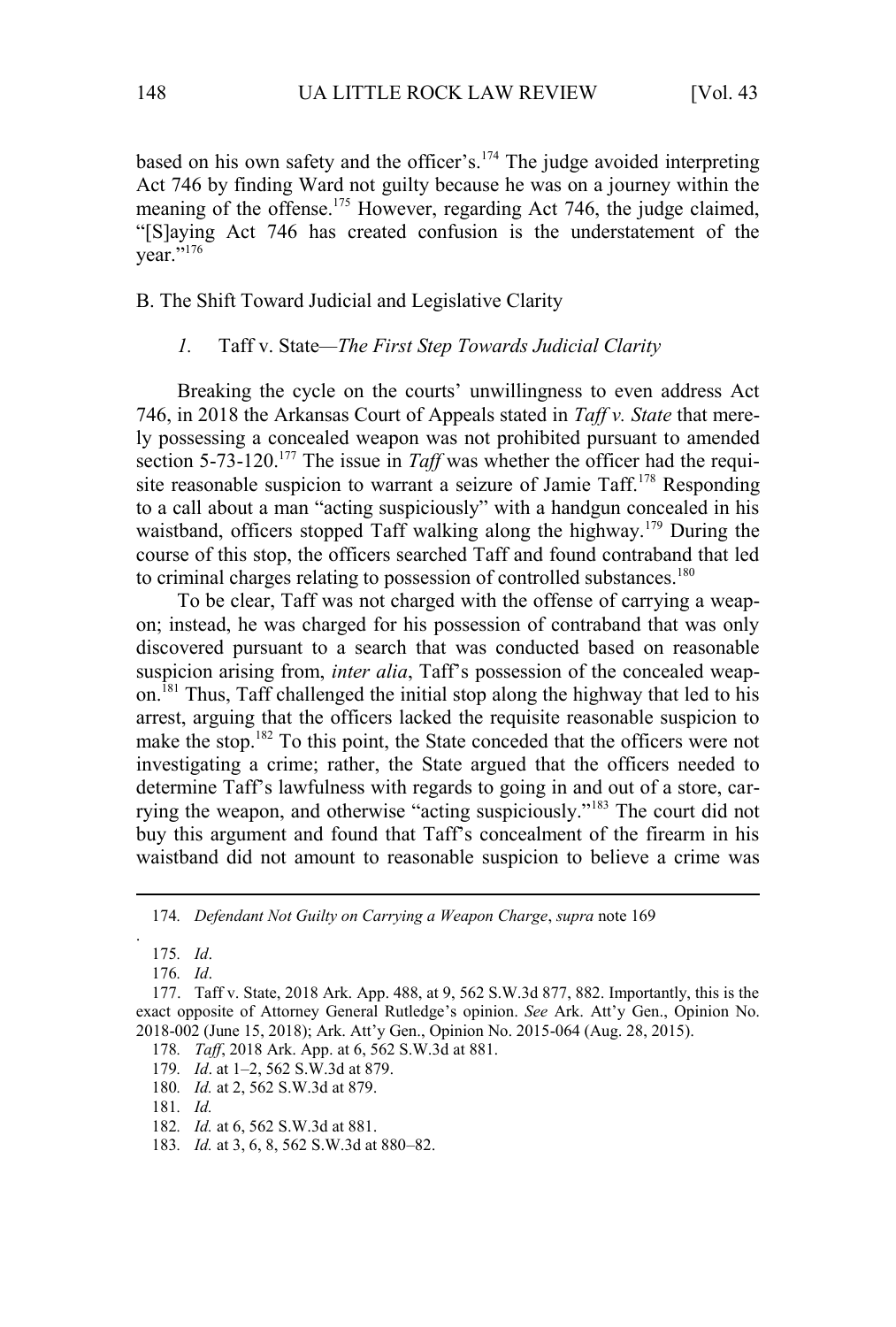afoot.<sup>184</sup> Citing section 5-73-120, the court stated, "Merely possessing a weapon is not a crime in the State of Arkansas."<sup>185</sup>

Ironically, the court quoted Attorney General Rutledge's reasoning from her 2015 opinion to come ultimately to the opposite conclusion of Rutledge.<sup>186</sup> More specifically, the court quoted Rutledge's reasoning regarding why a person could *open carry* a handgun pursuant to section 5-73- 120 and found that this reasoning applies whether an individual is carrying open or concealed—the precise point that proponents of unlicensed concealed or open carry pursuant to section 5-73-120 have been making all along.<sup>187</sup> The court's reasoning also refuted Rutledge's Hypothesized Presumption that carrying concealed without a license creates a presumption that person is carrying the weapon with unlawful intent, and in similar fashion, the court did not apply the Caselaw Presumption.<sup>188</sup> While *Taff* was a victory for proponents of unlicensed concealed carry, the court's reasoning is dicta, and thus is merely persuasive authority.

## *2. Legislative Clarity in Response to* Taff v. State

The most effective legislative efforts regarding unlicensed concealed carry happened in the 2019 Regular Session. In response to the decision in *Taff* and in an effort to bolster the merely persuasive nature of the court's dicta, the House and the Senate proposed and passed two separate and identical, non-binding resolutions that made it clear that the reasoning in *Taff*  was in fact the law in Arkansas; thus, a person can conceal or open carry a handgun without a license.<sup>189</sup> Introduced in the House by Representative Brandt Smith and introduced in the Senate by Senator Scott Flippo, the resolutions stated,

[T]he citizens of the state deserve clarity in regard to gun rights and gun laws . . . [I]n the recent *Jamie Taff v. State of Arkansas* (2018 Ark. App. 488) case, the Court of Appeals gave judicial clarity and affirmed that Arkansas is a constitutional carry state, with no permit required to carry a handgun, either openly or concealed.<sup>190</sup>

<sup>184</sup>*. Id.*, 562 S.W.3d at 883.

<sup>185</sup>*. Id.* at 9, 562 S.W.3d at 882.

<sup>186</sup>*. See id.*, 562 S.W.3d at 882 (citing Ark. Att'y Gen., Opinion No. 2015-064 (Aug. 28, 2015)).

<sup>187</sup>*. See id.*

<sup>188</sup>*. See id.*; Ark. Att'y Gen., Opinion No. 2018-002 (June 15, 2018); Ark. Att'y Gen., Opinion No. 2015-064 (Aug. 28, 2015).

<sup>189.</sup> H.R. 1013, 92nd Gen. Assemb., Reg. Sess. (Ark. 2019); S.R. 18, 92nd Gen. Assemb., Reg. Sess. (Ark. 2019).

<sup>190.</sup> Ark. H.R. 1013; Ark. S.R. 18.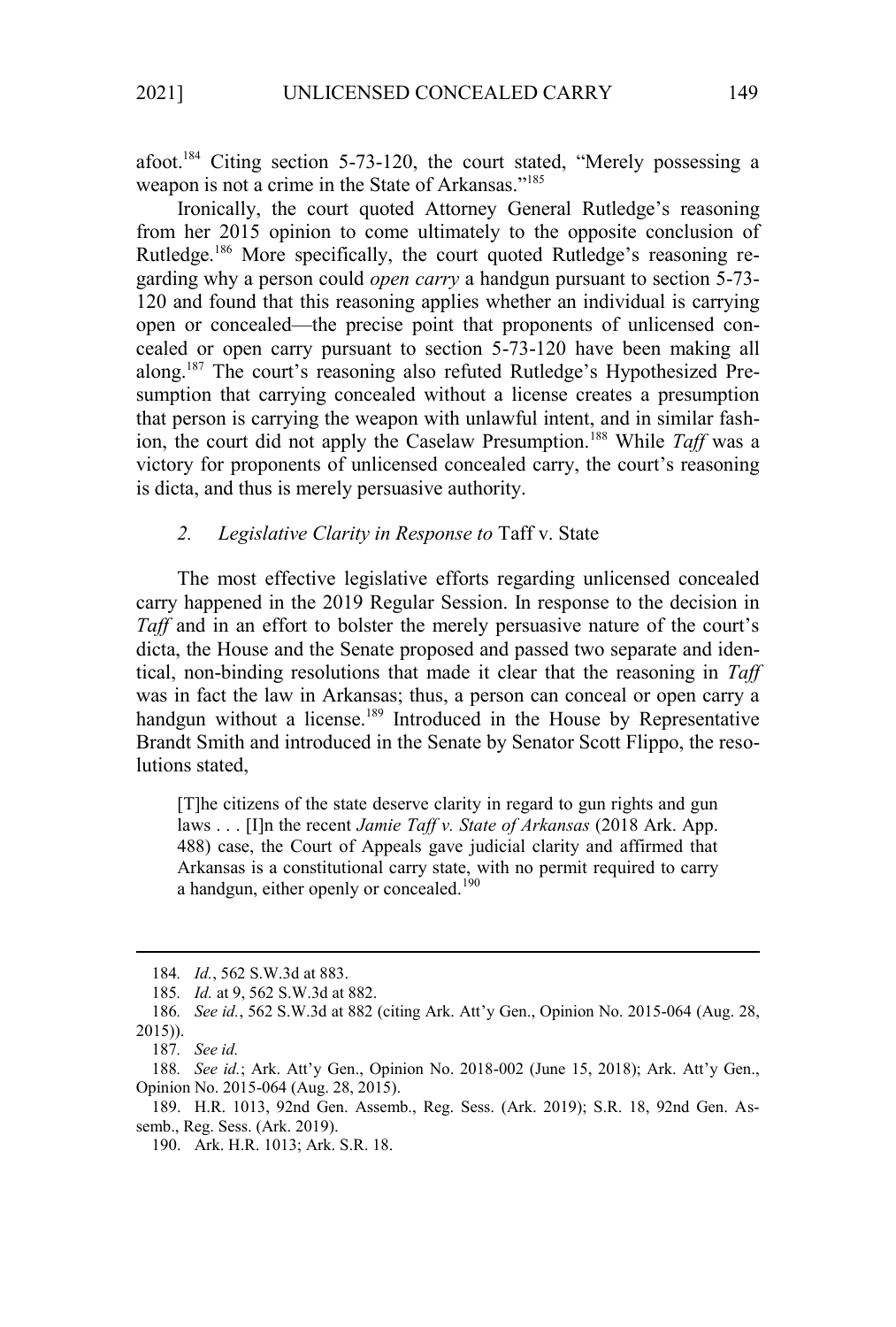The resolutions clearly and expressly recognized that Arkansas is a constitutional carry state.<sup>191</sup> Though the resolutions were another victory for proponents of unlicensed carry and doubly persuasive, they were not binding, bringing the grand total, at that time, up to three non-binding decisions in favor of unlicensed concealed carry.

The weaknesses of the merely persuasive nature of these efforts were apparent only a few short months later when the Arkansas State Police ("ASP") publicly refused to accept an interpretation of the law that allows for unlicensed concealed carry.  $192$  When pressed on why the ASP still took this position in light of *Taff* and the resolutions, the ASP explained that it was relying on its own interpretation of the statute and that the mere existence of the concealed licensing regime was a clear indicator that a person must have a license in order to carry a firearm concealed—the same point raised by Attorney General Rutledge.<sup>193</sup> The actions by the ASP highlighted some important points. Regardless of the motives behind the ASP's position, its actions demonstrated the divisive nature of the issues and showcased just how important either legislative or judicial clarity had become.<sup>194</sup>

*3.* Pettry v. State

After what could only be described as a roller coaster of ideas, the Arkansas Court of Appeals again addressed section 5-73-120 in March 2020, but this time the court's decision was binding. Following a drunken altercation at a bar in Fayetteville, Arkansas, Jesse Pettry was charged with the offense of carrying a weapon.<sup>195</sup> The court ultimately found that Pettry did not have the requisite intent to sustain a conviction under section 5-73-120, meaning that Pettry did not have the intent to use the weapon unlawfully against another person.<sup>196</sup> Most importantly, the court addressed one of the

194. A common theme in the Arkansas Legislative Council meeting was that *legislative* clarity was imperative, and the ASP expressed its willingness to cooperate with upcoming attempts to pass clarifying legislation. *Past Committee Meetings*, *supra* note 192.

195. Pettry v. State, 2020 Ark. App. 162, 1–2, 595 S.W.3d 442, 444.

<sup>191.</sup> Ark. H.R. 1013; Ark. S.R. 18.

<sup>192</sup>*. Past Committee Meetings: Arkansas Legislative Council Game & Fish/State Police Subcommittee*, ARK. ST. LEGIS. (June 20, 2019), http://sg001-harmony.sliq.net/00284/ Harmony/en/PowerBrowser/PowerBrowserV2/20190618/-1/17337?viewMode=1#agenda\_ (at video bookmark for 10:37:07 AM).

<sup>193</sup>*. Id*.; *supra* Section III. The ASP explained it was its belief that, read as a whole, section 5-73-120 required a concealed handgun license to conceal a firearm because a license is an "exception" to the general rule. *Past Committee Meetings*, *supra* note 192.

<sup>196</sup>*. Id*. at 17, 595 S.W.3d at 452–53. To this point, the court stated that the offense requires that the State prove that the purpose of the possession of the gun was to achieve an unlawful end. *Id.*, 595 S.W.3d at 452–53. In Arkansas, a person acts purposefully when the person's conduct or the result of the person's conduct is that person's conscious objective. *Id*. at 18, 595 S.W.3d at 453 (citing ARK. CODE ANN. § 5-2-202(1) (Repl. 2013)). Thus, the court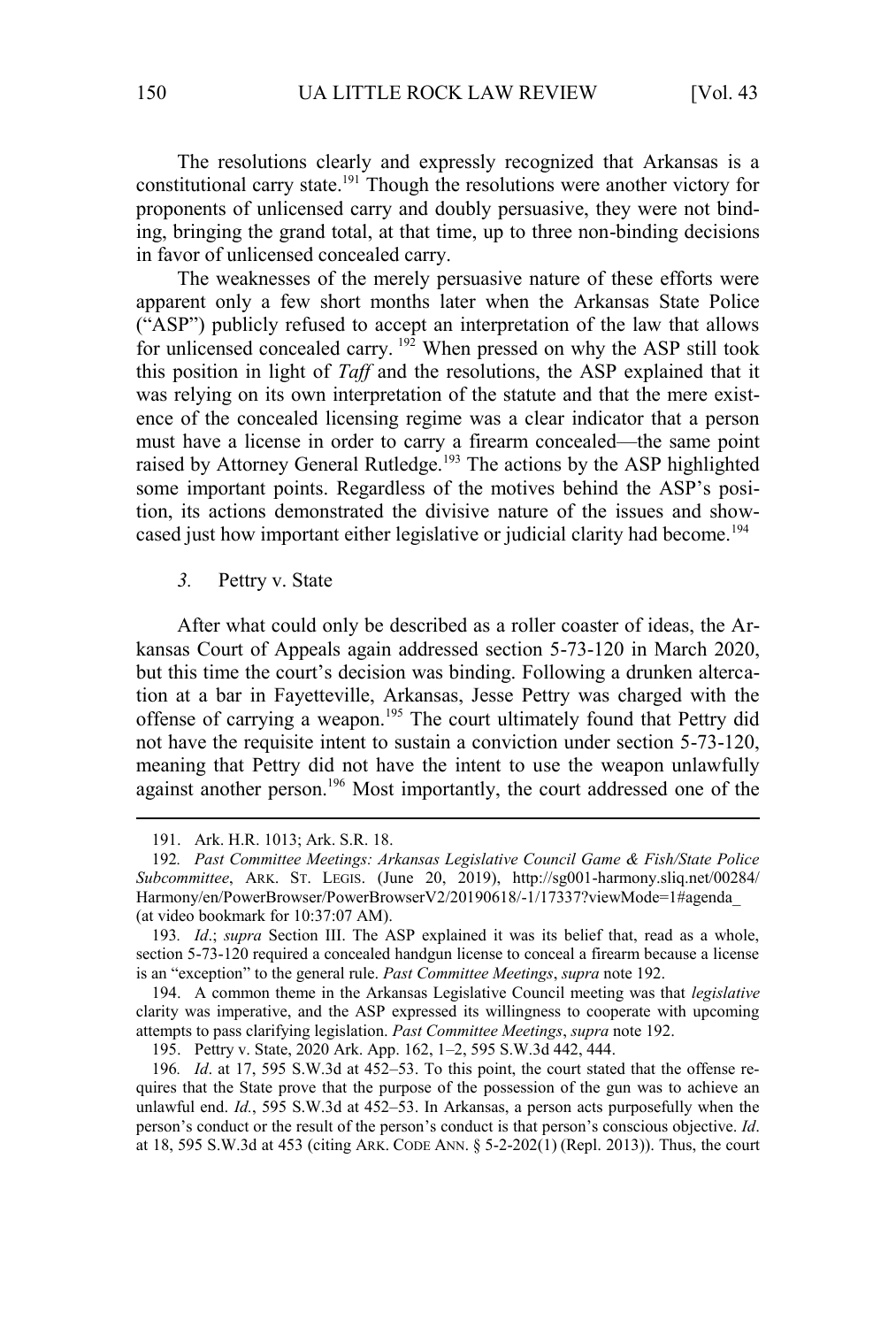hottest topics that has fueled the fight between proponents and opponents of the unlicensed concealed carry. The court made abundantly clear that section 5-73-120 is not "a statute imposing criminal liability on a person for merely possessing a concealed firearm without a license to carry one in a concealed manner."<sup>197</sup> Thus, in one sentence the court settled years' worth of controversy—maybe.

## V. *PETTRY* AND WHAT IT MEANS FOR THE FUTURE

## A. The Fallout

*Pettry* may have opened the door to more questions than it answered. First, the court explicitly declined to address the archaic Caselaw Presumption that a person carrying a firearm concealed is presumed to be carrying the firearm loaded and as a weapon.<sup>198</sup> While the circuit court applied the Caselaw Presumption in order to convict Pettry, the state did not press the issue on appeal.<sup>199</sup> While this note argues that the presumption is no longer viable, the question is still ultimately unresolved.<sup>200</sup> Moreover, the validity of Rutledge's Hypothesized Presumption remains an open question. While Pettry seems to indicate that courts will not apply such a presumption, it remains unclear whether courts would recognize something short of a presumption when a person carries a concealed weapon without a concealed carry license. Stated another way, will the courts use the lack of a license at least as a factor pointing to unlawful intent, even if they do not go as far as to create a presumption?

Curiously, the holding in *Pettry* suggests that a person has more freedoms when carrying a weapon *without* a license than that person has *with* a license. At the very least, there are different standards of conduct to which a person must conform his or her behavior. Note that had Pettry been a concealed carry license holder, he would have been in violation of his obligations under the licensing regime.<sup>201</sup> Per the concealed carry laws, a concealed carry license holder is forbidden from carrying a weapon into a bar, whether or not the person is drinking.<sup>202</sup> Not only did Pettry carry his weap-

201*. See* ARK. CODE ANN. § 5-73-306(12).

did not find that Pettry possessed the weapon in order to employ the weapon unlawfully against another person. *Id*. at 17, 595 S.W.3d at 452–53.

<sup>197</sup>*. Id.* at 18, 595 S.W.3d at 453. The court noted that finding Pettry guilty in this case would have been the same thing as finding him guilty just because he didn't have a license. *Pettry*, 2020 Ark. App. at 17–18, 595 S.W.3d at 453.

<sup>198</sup>*. Id.* at 14 n.2, 595 S.W.3d at 451 n.2.

<sup>199</sup>*. Id.*, 595 S.W.3d at 451 n.2.

<sup>200</sup>*. See supra* Section III.

<sup>202</sup>*. Id.* This assertion can be qualified if a person has an "enhanced" concealed licensed issued pursuant to Arkansas Code Annotated section 5-73-322. An enhanced license holder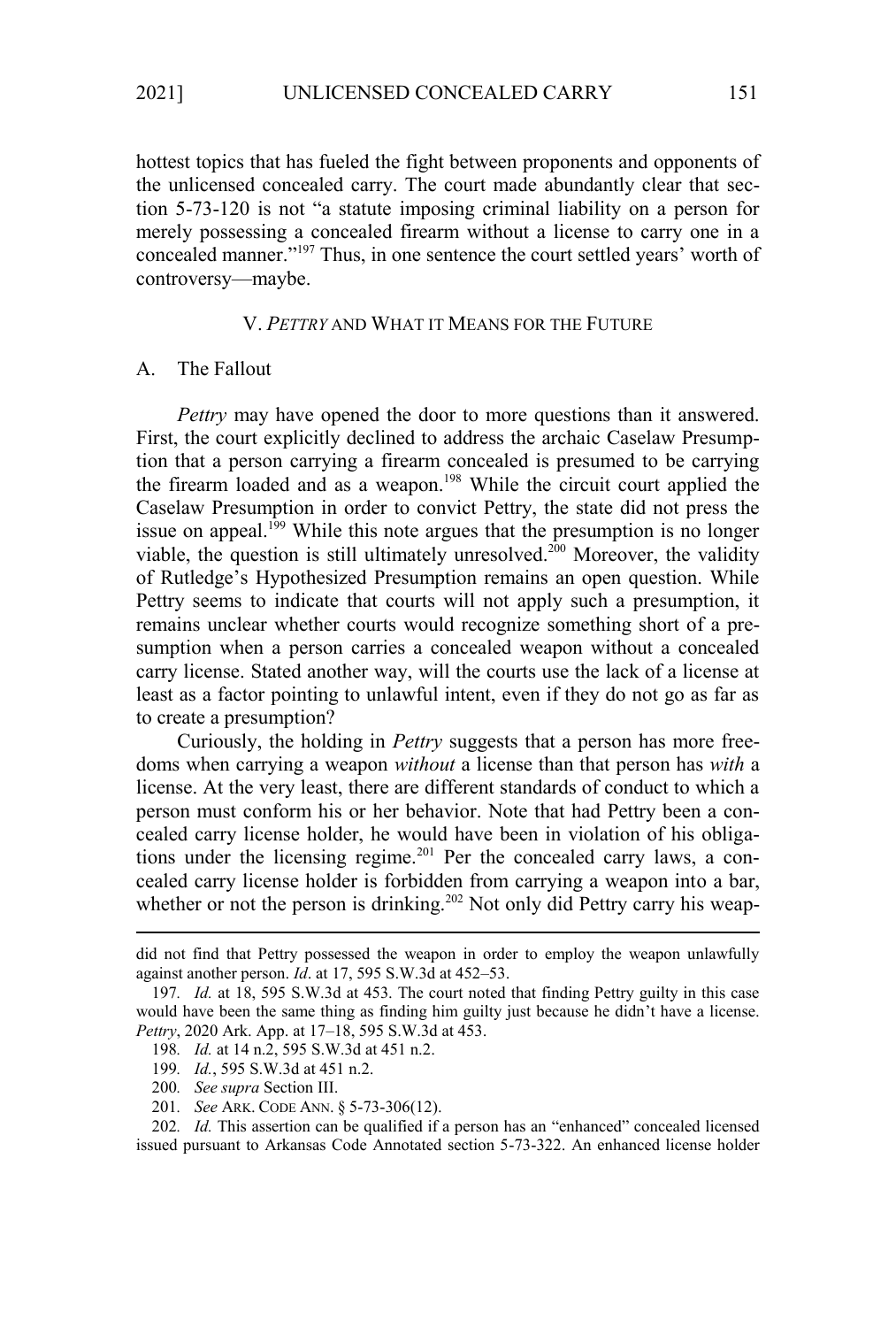on into a bar, he was intoxicated, and in his rage tore the door of the bar off its hinges.<sup>203</sup> The dilemma is that had Pettry been a concealed carry license holder, he would have had his license suspended or revoked.<sup>204</sup> While that does not necessarily amount to a conviction under section 5-73-120, it does come with serious consequences, such as loss of reciprocity, and, if the person is an enhanced license holder, loss of ability to carry his weapon into otherwise restricted places.<sup>205</sup> Thus, this situation begs the question of whether a violation of the concealed carry regime by a license holder could be used by the court as evidence that the license holder had unlawful intent.

Continuing in this same vein, one may ask if a revocation of a license is really that grave of a consequence because it merely puts the former licensee in the same position as a person carrying a concealed weapon without a concealed license pursuant to section 5-73-120(a). Note, however, that there are certain benefits afforded only to concealed carry license holders, as briefly highlighted above.<sup>206</sup> Some of the most attractive benefits include reciprocity and if a person is an enhanced license holder, the ability to carry a weapon in otherwise prohibited places if the person has an enhanced license.<sup>207</sup> Though Arkansas seemingly does not require a license to carry a firearm, that is not the case in every state. Yet, many of these states do allow a person to carry a weapon with a license.<sup>208</sup> Thus, several states have enacted "reciprocity" laws that recognize another state's concealed license.<sup>209</sup> As a result, any person that holds an Arkansas concealed carry license can also legally conceal carry his or her weapon in those enumerated states that recognize Arkansas's license.<sup>210</sup> Moreover, Arkansas has enacted what has been

can carry a concealed weapon into a bar. *See* ARK. CODE ANN. § 5-73-306(12)(B). An enhanced license allows a person to conceal a firearm in certain enumerated places that a person with a basic concealed license or a person with no license could not carry his or her firearm. *See* ARK CODE ANN. § 5-73-322.

<sup>203.</sup> Pettry v. State, 2020 Ark. App. at 1, 595 S.W.3d at 444.

<sup>204.</sup> DEP'T OF ARK. STATE POLICE, ARKANSAS CONCEALED HANDGUN CARRY LICENSE RULES, 7.0.

<sup>205.</sup> Reciprocity is when a person's Arkansas concealed carry license is also sufficient as a concealed carry license in another state. For example, Arkansas's reciprocity statute that makes other states' concealed carry licenses valid in Arkansas is found at ARK. CODE ANN. § 5-73-321. Arkansas's enhanced license statutes are found at ARK. CODE ANN. § 5-73-322. *See also* Ferguson, *supra* note 24.

<sup>206</sup>*. See* Ferguson, *supra* note 24.

<sup>207</sup>*. Id.*

<sup>208</sup>*. See e.g.* TENN. CODE ANN. § 39-17-1351; Mo. Ann. Stat. § 571.101; TEX. GOV. CODE ANN. § 441.172.

<sup>209</sup>*. See e.g.* TENN. CODE ANN. § 39-17-1351(r)(1); Mo. Ann. Stat. § 571.107(1); TEX. GOV. CODE ANN. § 441.173.

<sup>210</sup>*. See e.g.* TENN. CODE ANN. § 39-17-1351(r)(1); Mo. Ann. Stat. § 571.107(1); TEX. GOV. CODE ANN. § 441.173.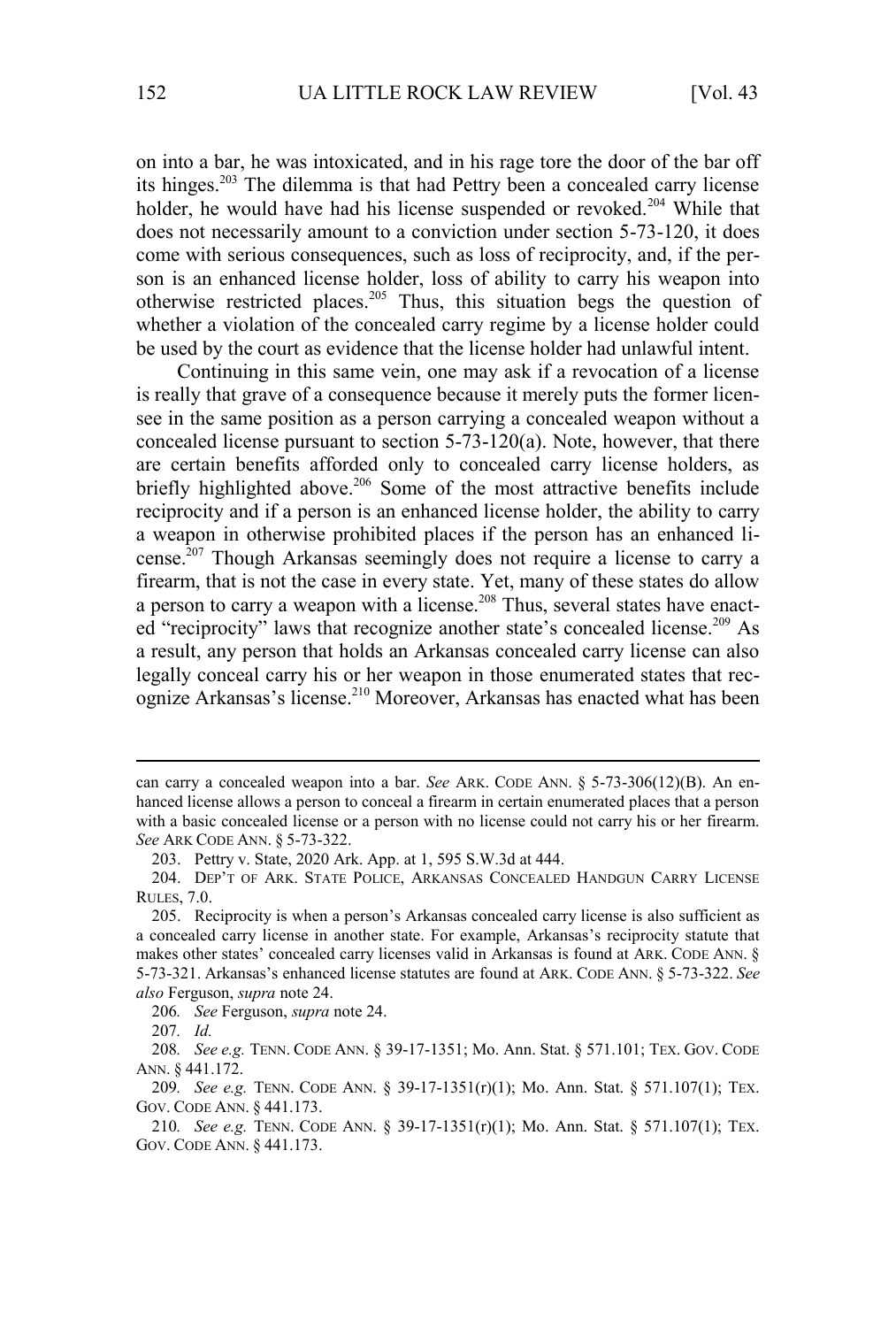coined the "enhanced" concealed carry license.<sup>211</sup> An enhanced license allows a person to carry his or her weapon in places that would otherwise be prohibited, such as the state capitol or state universities, if the person goes through various forms of additional and more rigorous training.<sup>212</sup> In order to qualify for an "enhanced" license, a person must first have a concealed license.<sup>213</sup> Thus, the concealed carry licensing laws are not obsolete and do offer important benefits to license holders.

In short, even if a person does not necessarily have more "freedoms" without a license than with a license, there is at least a cost-benefit analysis. On the one hand, there are various benefits of having a license, namely reciprocity or, in the case of an enhanced license, the ability to carry your weapon in otherwise forbidden places.<sup>214</sup> On the other hand, a license is expensive. A license costs \$91.90 at the outset, plus the cost of the licensing class, plus the cost of license renewals.<sup>215</sup> An insolvent person has no less need to protect himself or herself than a wealthy person. Thus, while the various benefits of a license might be desirable for some, for others, the cost simply is not worth it or might not be possible. Being able to carry a weapon without a license levels the playing field and allows an insolvent person an equal right to protect himself or herself, notwithstanding his or her ability to pay.

## B. Could Legislation Be the Answer?

In the absence of further legislative clarity, if the issue of unlicensed concealed carry reaches the Supreme Court of Arkansas, the court should affirm the conclusion in *Pettry* by holding that section 5-73-120, standing alone, allows for unconcealed open or concealed carry. However, the calls for clarification, though unnecessary, cannot be overlooked. If it is in fact the legislature's intent to allow a person to conceal a weapon without a license, the legislature could launch a "preemptive strike." To ensure that there is no way the Court could interpret section 5-73-120 as requiring a person to have a license to conceal carry a weapon, the General Assembly could resurrect and pass Senate Bill 585 of 2017 or House Bill 1994 of 2017.

This legislation would serve two vital functions. First, the legislation would remove any scintilla of an argument that unlicensed concealed carry

<sup>211.</sup> ARK. CODE ANN. § 5-73-322.

<sup>212</sup>*. Id.*

<sup>213</sup>*. Id.*

<sup>214</sup>*. See Id.*. *See generally,* Ferguson, *supra* note 24.

<sup>215</sup>*. Arkansas State Police Concealed Handgun Carry Online Licensing System*, ARK. DEP'T OF PUB. SAFETY, https://chcl.ark.org/asplicense/chcl\_application/chcl.aspx (last visited Oct. 23, 2019). There are discounts for senior citizens. *Id.*